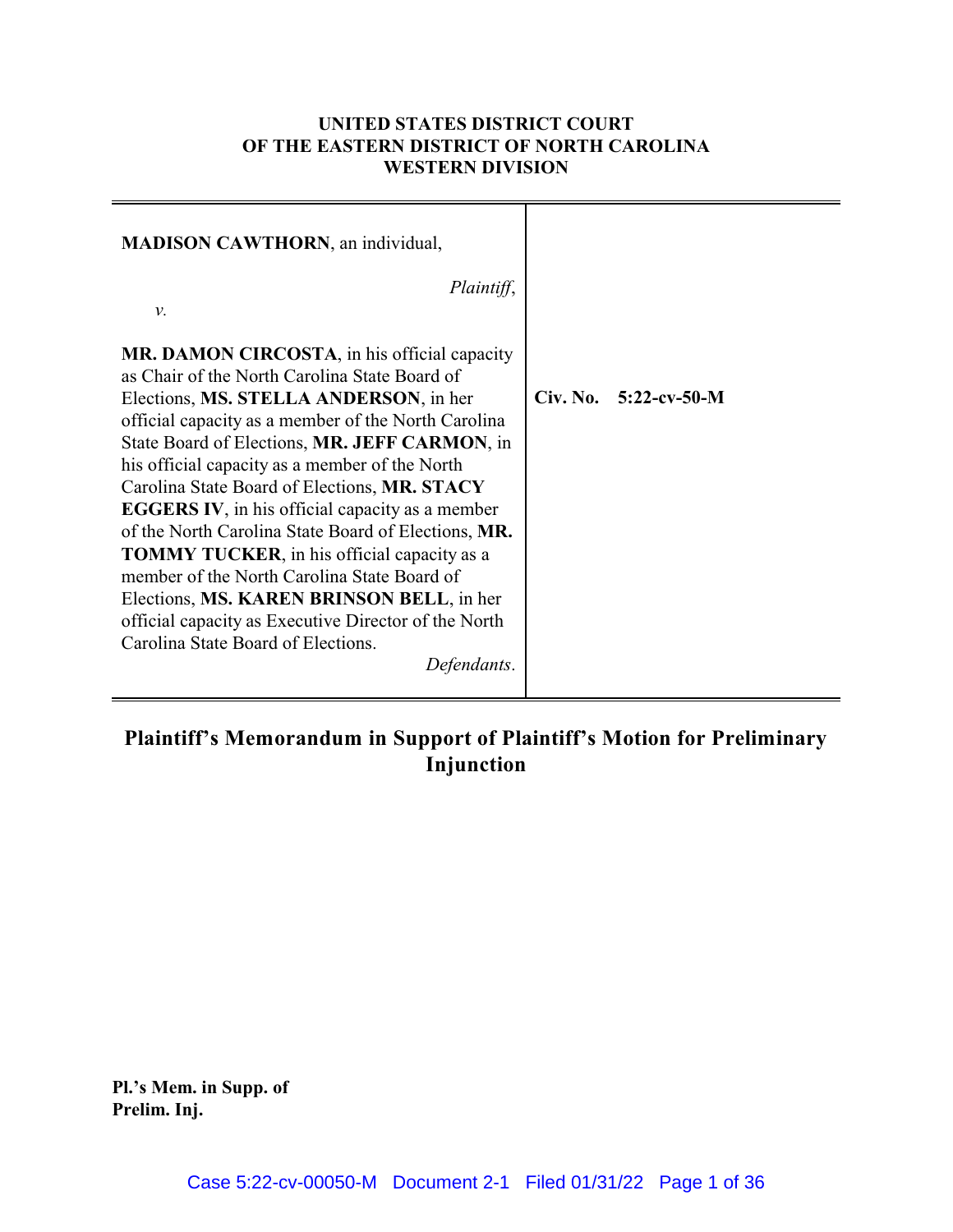# **Table of Contents**

| А.              |         |                                                                                                                                                                        |
|-----------------|---------|------------------------------------------------------------------------------------------------------------------------------------------------------------------------|
| <b>B.</b>       |         |                                                                                                                                                                        |
| $\mathcal{C}$ . |         |                                                                                                                                                                        |
| D.              |         |                                                                                                                                                                        |
|                 |         |                                                                                                                                                                        |
|                 |         |                                                                                                                                                                        |
|                 |         |                                                                                                                                                                        |
|                 |         |                                                                                                                                                                        |
| <b>B.</b>       |         | Rep. Cawthorn's injury is traceable to the NCSBE's enforcement of the Challenge                                                                                        |
|                 |         |                                                                                                                                                                        |
|                 |         | C. Rep. Cawthorn's injury is redressable by the court enjoining the statute as                                                                                         |
|                 |         | II. The Younger abstention doctrine does not apply because there is no                                                                                                 |
|                 |         |                                                                                                                                                                        |
| $A_{\cdot}$     |         | The North Carolina court stayed all candidacy challenges before the NCSBE 10                                                                                           |
| <b>B.</b>       |         | The current congressional districts are in effect, pending appeal. 11                                                                                                  |
| $C$ .           |         |                                                                                                                                                                        |
|                 |         |                                                                                                                                                                        |
| А.              |         |                                                                                                                                                                        |
|                 | $1_{-}$ | The statute is unconstitutional because its "reasonable suspicion" standard is<br>insufficient justification under the First Amendment to trigger a government         |
|                 | 2.      | The burden shifting provision of the Challenge Statute is unconstitutional under the<br>Due Process Clause of the Fourteenth Amendment because it requires Cawthorn to |
|                 | 3.      | The statute is unconstitutional under Article 1, $\S$ 5 of the U.S. Constitution because                                                                               |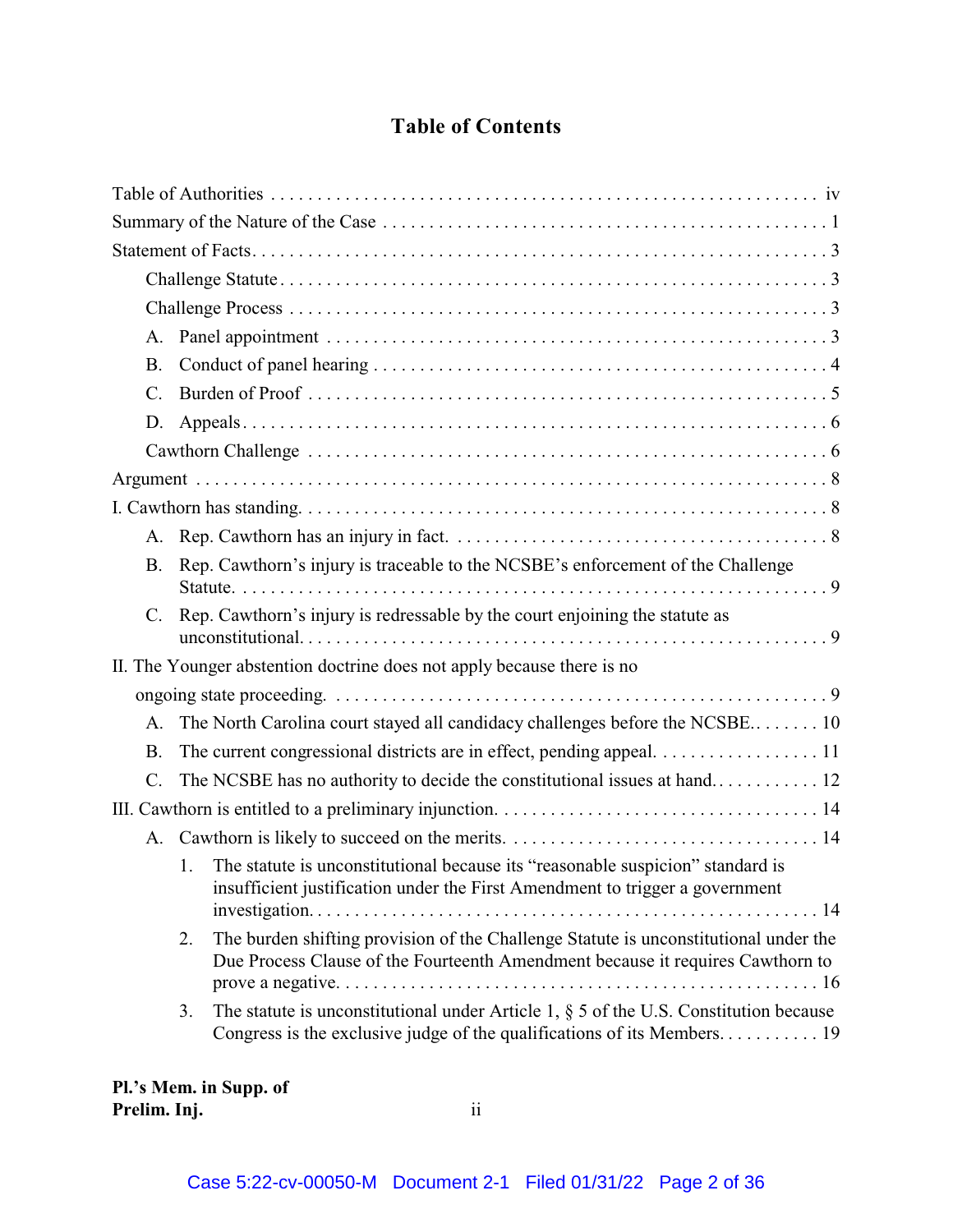| 4. Application of Section Three of the Fourteenth Amendment to Cawthorn is |
|----------------------------------------------------------------------------|
|                                                                            |
|                                                                            |
|                                                                            |
|                                                                            |
|                                                                            |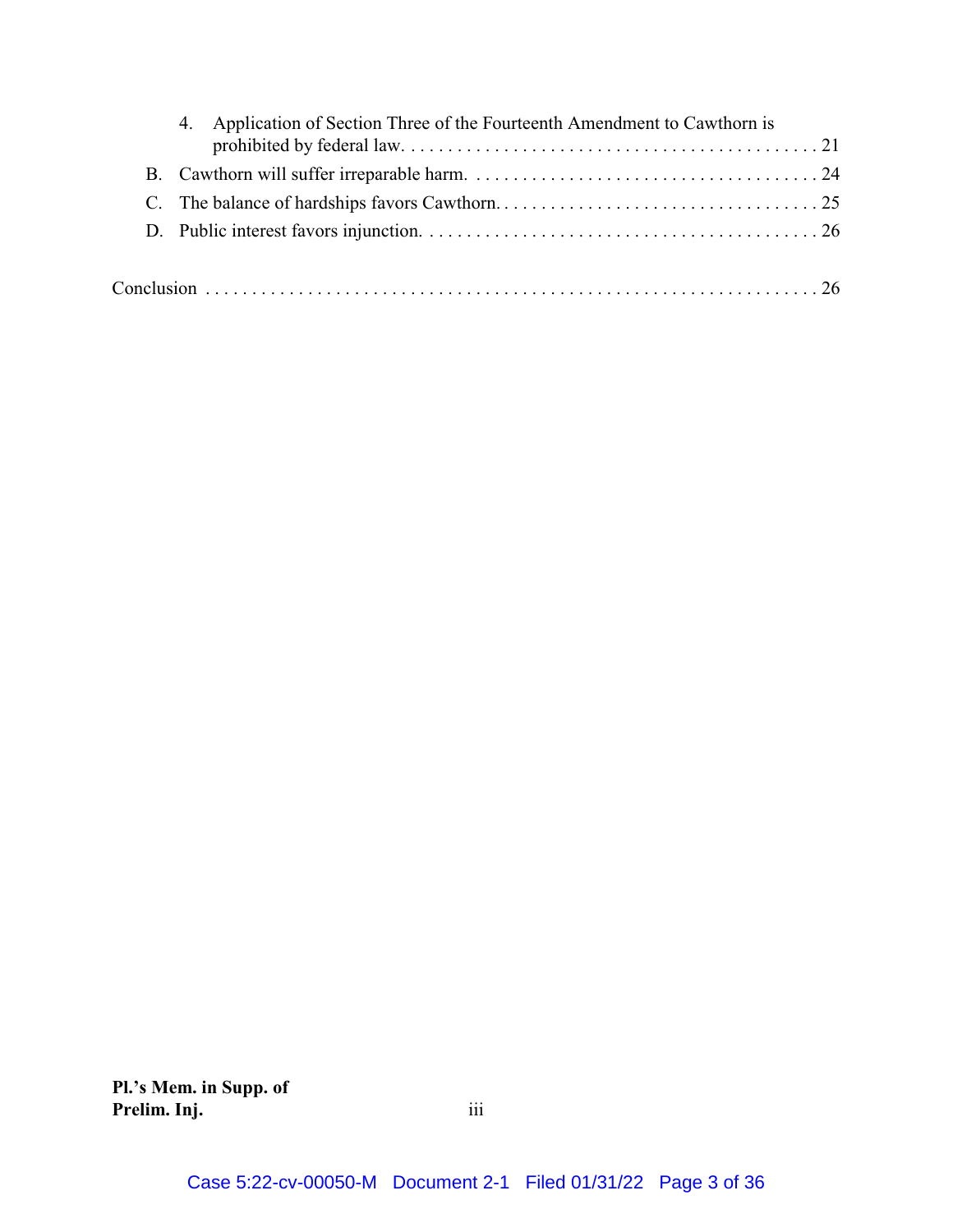# **Table of Authorities**

| Cox v. McCrery, No. Civ.A.06-2191, 2007 WL 97142 (W.D. La. Jan. 5, 2007) 20                    |
|------------------------------------------------------------------------------------------------|
|                                                                                                |
| Friends of Cap. Crescent Trail v. United States Army Corps of Engineers, 855 F. App'x 121 (4th |
|                                                                                                |
|                                                                                                |
|                                                                                                |
|                                                                                                |
|                                                                                                |
|                                                                                                |
| L. Students C.R. Rsch. Council, Inc. v. Wadmond, 401 U.S. 154 (1971) 12, 13                    |
|                                                                                                |
|                                                                                                |
|                                                                                                |
| Metro. Reg'l Info. Sys., Inc. v. Am. Home Realty Network, Inc., 722 F.3d 591 (4th Cir. 2013)   |
| Middlesex Cty. Ethics Comm. v. Garden State Bar Ass'n, 457 U.S. 423 (1982) 10                  |

**Pl.'s Mem. in Supp. of Prelim. Inj.** iv

**Cases**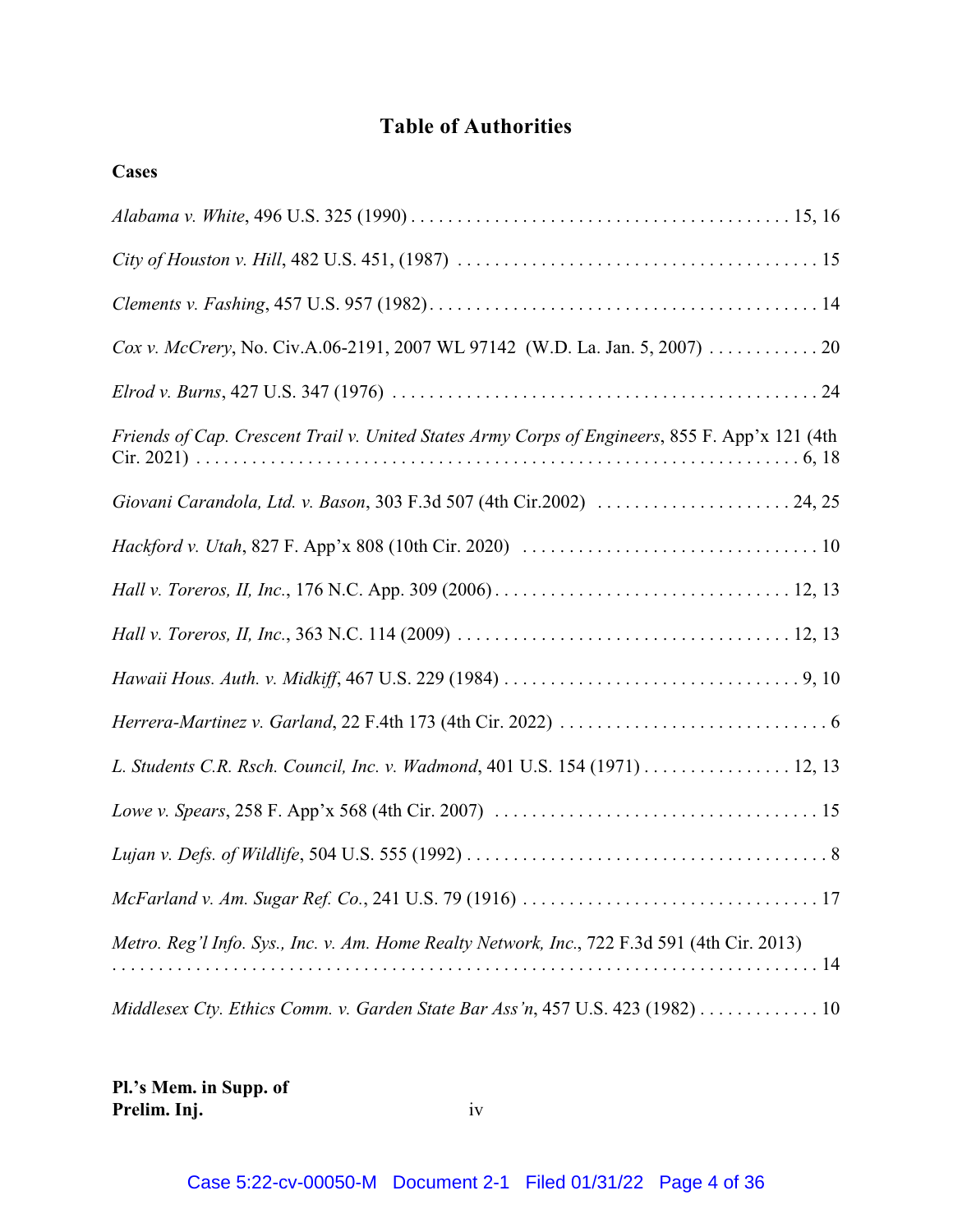| Newsom ex rel. Newsom v. Albemarle Cty. Sch. Bd., 354 F.3d 249 (4th Cir. 2003) 26       |
|-----------------------------------------------------------------------------------------|
| North Carolina League, of Conservation Voters, Inc. v. Hall, No. 21 CVS 015426, 2022 WL |
|                                                                                         |
| PDX N., Inc. v. Comm'r New Jersey Dep't of Lab. & Workforce Dev., 978 F.3d 871 (3d Cir. |
|                                                                                         |
|                                                                                         |
|                                                                                         |
|                                                                                         |
|                                                                                         |
|                                                                                         |
|                                                                                         |
|                                                                                         |
|                                                                                         |
| Winter v. Natural Res. Def. Council, Inc., 555 U.S. 7 (2008)  14                        |
|                                                                                         |
| <b>Constitutions, Statutes, and Rules</b>                                               |
|                                                                                         |
|                                                                                         |
|                                                                                         |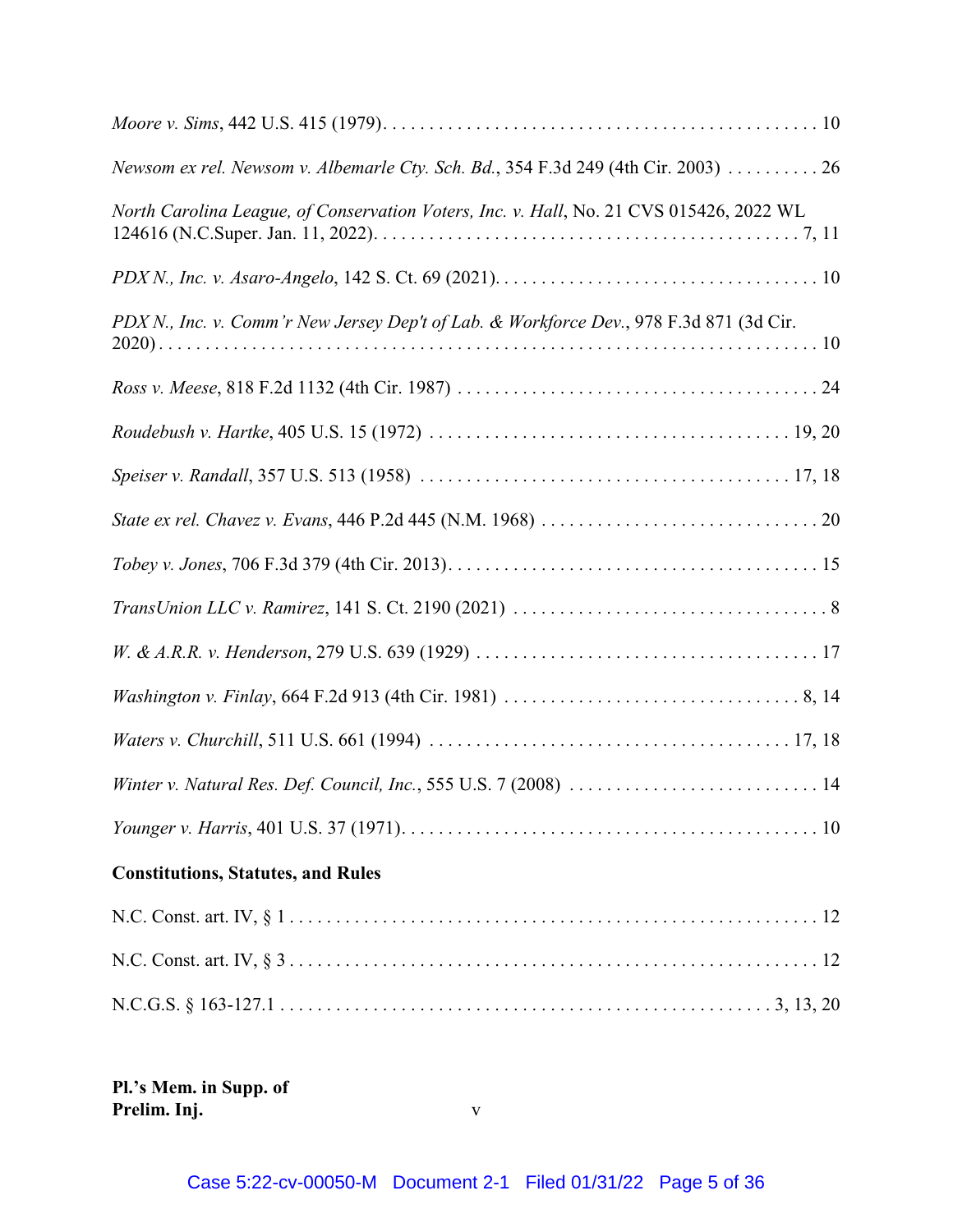| United States Statutes at Large, 42 Cong. Ch. 194, May 22, 1872, 17 Stat. 142 22                                                                                              |
|-------------------------------------------------------------------------------------------------------------------------------------------------------------------------------|
|                                                                                                                                                                               |
| <b>Other Authorities</b>                                                                                                                                                      |
| 6 Clarence Cannon, Cannon's Precedents of the House of Representatives of the United States                                                                                   |
|                                                                                                                                                                               |
| Derek T. Muller, Scrutinizing Federal Electoral Qualifications, 90 Ind. L.J. 559 (2015) 19, 20                                                                                |
| Gerard N. Magliocca, Amnesty and Section Three of the Fourteenth Amendment, 36 Const.                                                                                         |
| Kristen R. Lisk, Note, The Resolution of Contested Elections in the U.S. House of<br>Representatives: Why State Courts Should Not Help with the House Work, 83 N.Y.U. L. Rev. |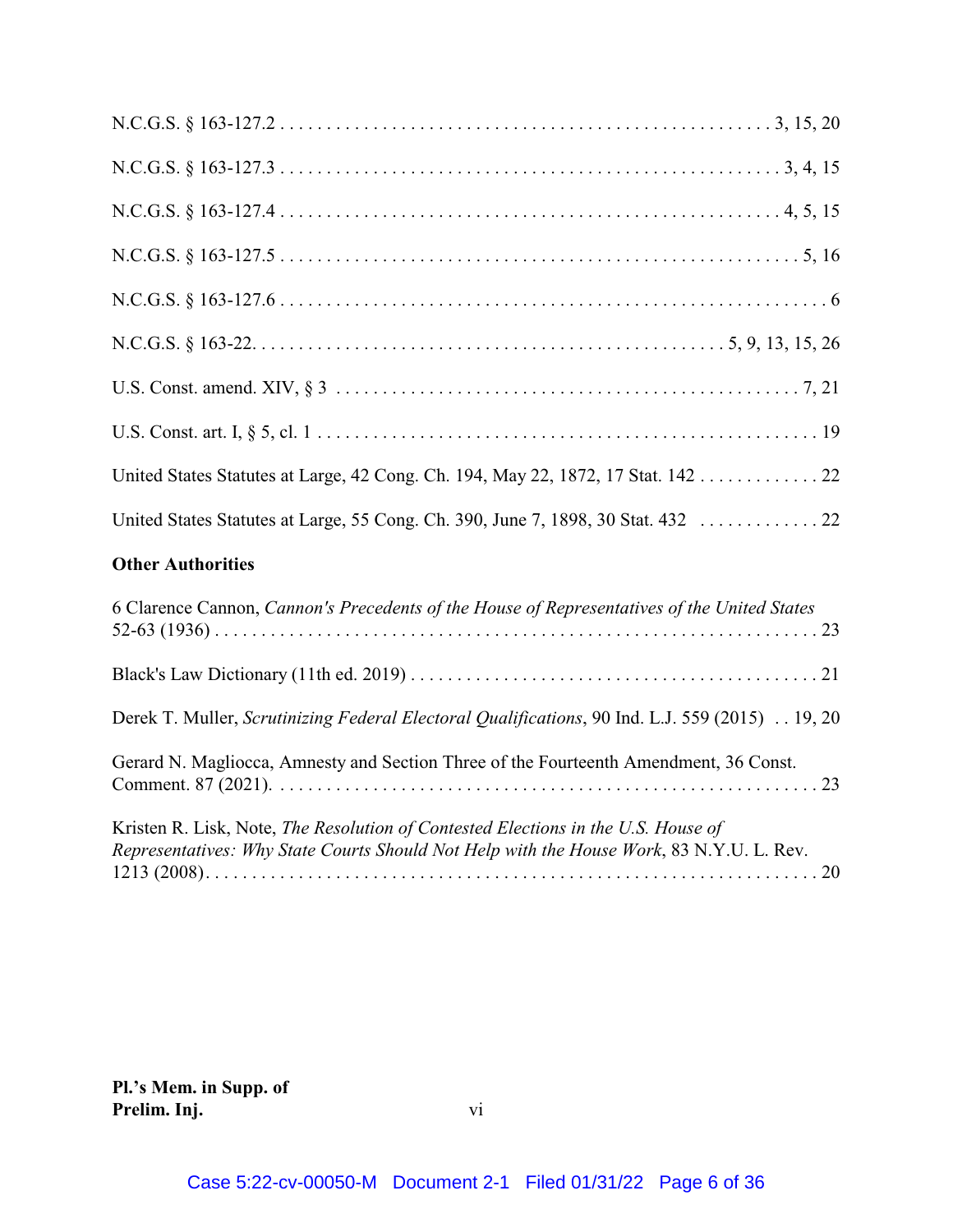### **Summary of the Nature of the Case**

The fundamental right of an individual to run for political office; to not be subject to an unjustified investigation and a requirement to "prove" his innocence; the proper role of Congress and the States in determining the qualifications of a Member of Congress; and, ultimately, whether state bureaucrats or voters will determine who is elected to Congress are at stake in this litigation.

Plaintiff Rep. Madison Cawthorn ("**Rep. Cawthorn**") currently serves as a Member of the U.S. House of Representatives, for North Carolina's 11th congressional district. Rep. Cawthorn filed his candidacy, for the upcoming midterm elections, for North Carolina's 13th congressional district on December 7, 2021.

On January 10, 2022, several Challengers filed a Challenge with the North Carolina State Board of Election ("**NCSBE**") against Rep. Cawthorn. The Cawthorn Challenge alleges that Rep. Cawthorn "does not meet the federal constitutional requirements for a Member of the U.S. House of Representatives and is therefore ineligible to be a candidate for such office." The Cawthorn Challenge was based upon claims that Rep. Cawthorn engaged in "insurrection or rebellion" against the United States and was ineligible to run for Congress under Section Three of the Fourteenth Amendment to the U.S. Constitution. Rep. Cawthorn vigorously denies that he engaged in insurrection or rebellion against the United States, but this litigation is not based on Rep. Cawthorn's factual defenses. Instead, this matter is before the court based upon various constitutional challenges to the North Carolina Challenge Statute itself.

The Challenge Statute's provision allows a Challenge to Rep. Cawthorn's "qualifications" to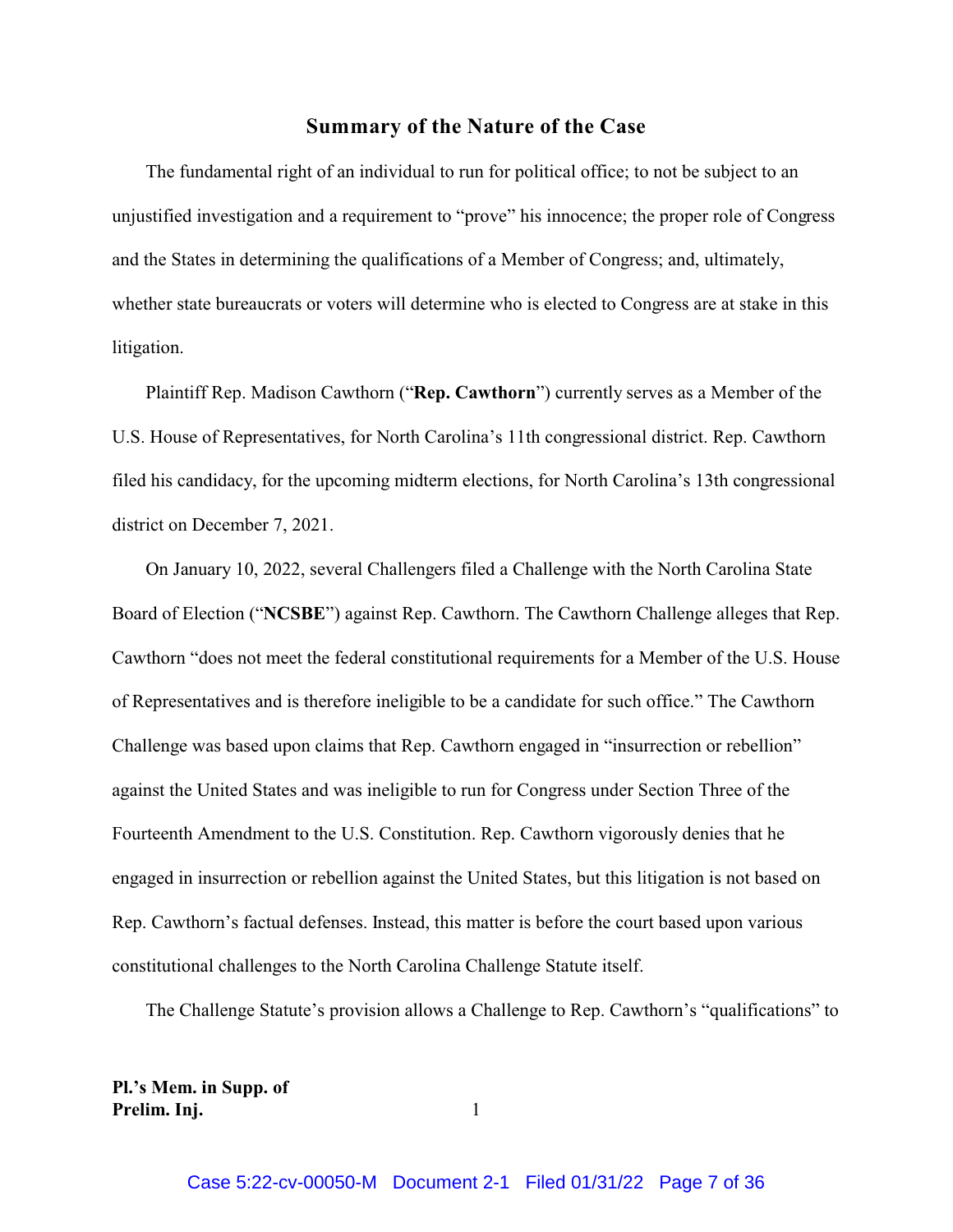be a Candidate for Congress to be based upon only a "reasonable suspicion." This provision violates Rep. Cawthorn's First Amendment rights in the same way a peaceful protestor's rights would be violated if arrested based upon only a reasonable suspicion.

Furthermore, based only on this "reasonable suspicion," the Challenge Statute shifts the burden of proof to Rep. Cawthorn to prove a negative (i.e., that he did not engage in insurrection). This provision violates the Due Process Clause of the Fourteenth Amendment.

The Challenge Statute also reaches far beyond the State's authority to regulate its own elections, conduct counts and recounts of votes, and other administrative functions by allowing the NCSBE to judge the qualifications of a Member of Congress, a power exclusively vested in the United States House of Representatives. Because the Challenge Statute usurps Congress' constitutional responsibilities, it violates Article 1, § 5 of the U.S. Constitution.

Finally, Congress used its constitutionally specified authority to remove the political disability found in Section Three of the Fourteenth Amendment from any Representative other than those who served during the 36th and 37th Congresses. Rep. Cawthorn is a Member of the 117th Session of Congress, so the 1872 Act removed any disability under Section Three from Rep. Cawthorn. Since Section Three does not apply to Rep. Cawthorn (or any Member holding office after the 37th Congress), the application of Section Three to Rep. Cawthorn is prohibited by federal law.

Because Rep. Cawthorn is likely to succeed on the merits of his constitutional claims; he would be irreparably harmed by the unconstitutional and unlawful enforcement of the Challenge Statute; the balance of harms favors Rep. Cawthorn; and the public interest is served by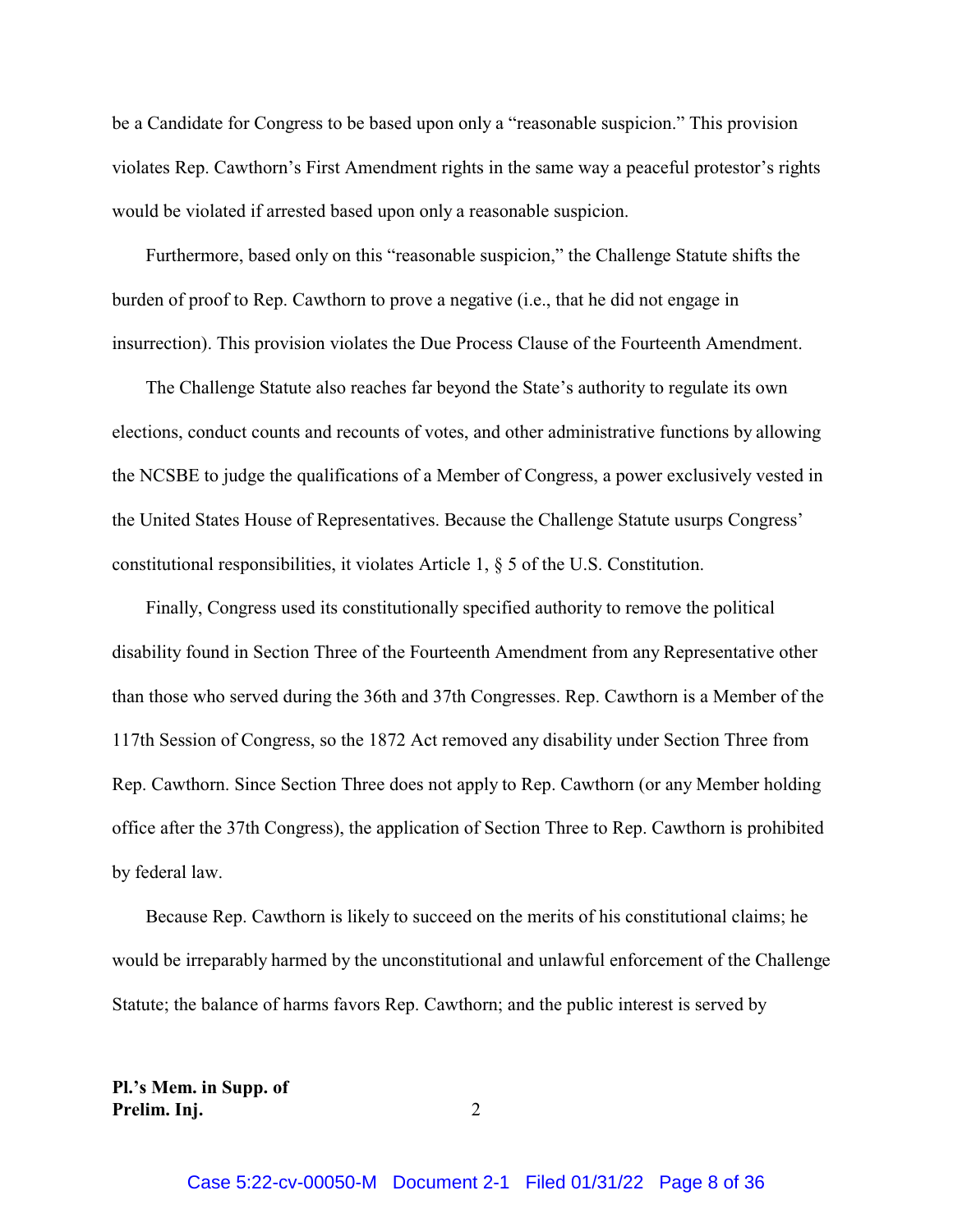enjoining unconstitutional statutes, this Court should enjoin the NCSBE from enforcing the Challenge Statute.

### **Statement of Facts**

### **Challenge Statute**

Under North Carolina law, any qualified voter registered in the same district ("**Challenger**") as the office of a candidate for "any elective office in the State" ("**Candidate**") may file a challenge that the Candidate does not meet the constitutional or statutory qualifications for the office, including residency. ("**Challenge**") N.C.G.S. §§ 163-127.1, 127.2(b); *see generally* N.C.G.S. § 163-127.1, *et seq*. ("**Challenge Statute**"). A Challenge must be filed with the election board receiving the notice of the candidacy no later than 10 business days after the close of the filing period for notice of candidacy. N.C.G.S. § 163-127.2(a). The Challenge must be made in a verified affidavit by a challenger, *based on reasonable suspicion* or belief of the facts stated. *Id.* at (b) (emphasis added).

### **Challenge Process**

### **A. Panel appointment**

If the Challenge is filed against a Candidate for an office "contains territory in more than one county but is less than the entire State," the NCSBE<sup>1</sup> will appoint a panel ("**Panel**") to conduct hearings on the Challenge. N.C.G.S. § 163-127.3(2). Under North Carolina law, the composition

<sup>1</sup>Defendants Mr. Damon Circosta, Ms. Stella Anderson, Mr. Jeff Carmon, Mr. Stacy Eggers IV, Mr. Tommy Tucker, all serve as members of the NCSBE. Defendant Karen Brinson Bell serves as the NCSBE's Executive Director. All Defendants are named in this suit in their official capacities. For the purposes of this memorandum, "NCSBE" refers collectively to Defendants, named in their official capacities.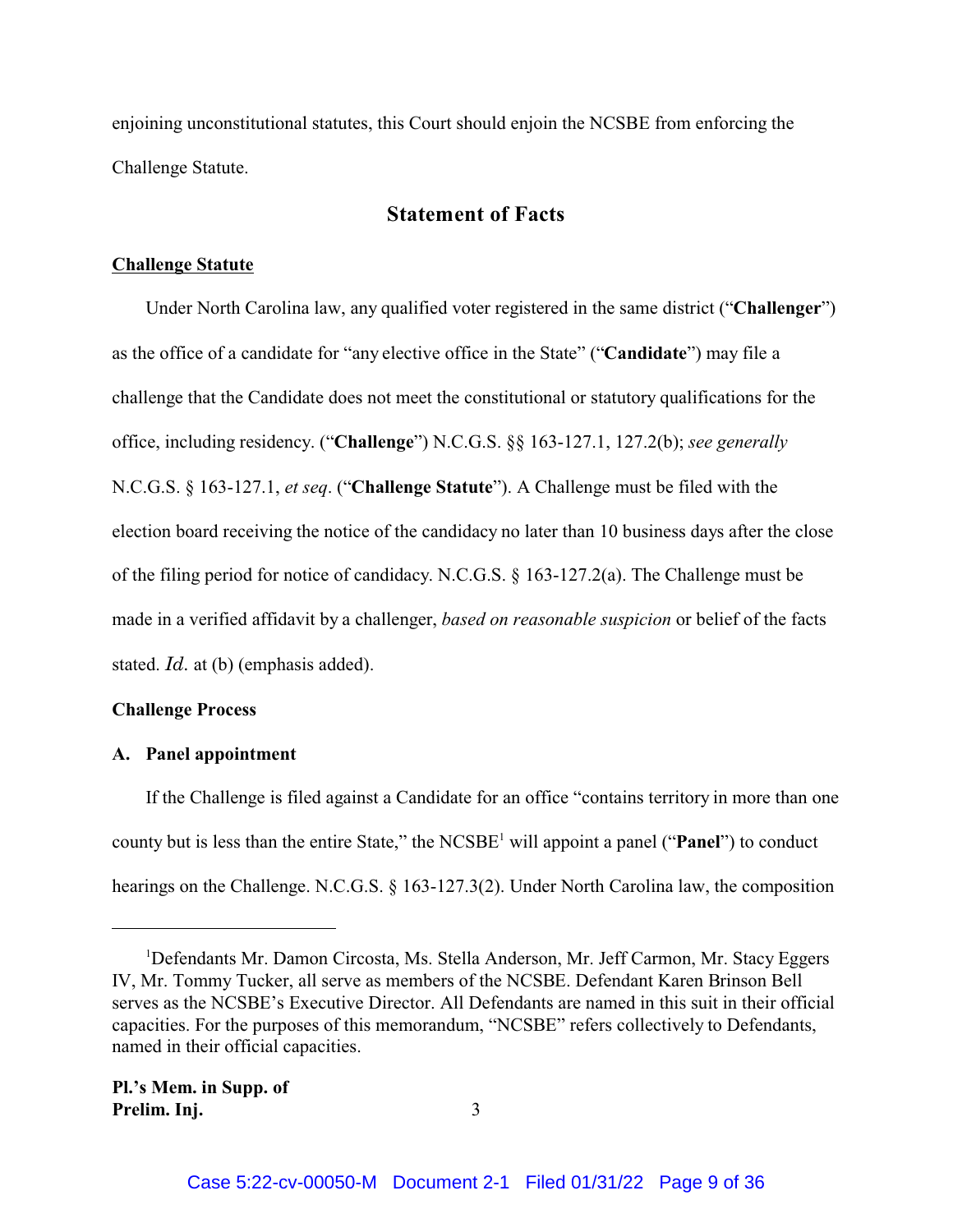of the Panel for such a Challenge must include: (1) "at least one member of the county board of elections in each county in the district of the office"; (2) "an odd number of members, no fewer than three and no more than five"; (3) appointed "members from each county in proportion to the relative total number of registered voters of the counties in the district for the office"; and (4) appointed, "to the extent possible, . . . members affiliated with different political parties in proportion to the representation of those parties on the county boards of elections in the district for the office." *Id.*

### **B. Conduct of panel hearing**

The Panel must: (1) "[w]ithin five business days after the challenge is filed, designate and announce the time of the hearing and the facility where the hearing will be held"; (2) "[a]llow for depositions prior to the hearing, if requested by the challenger or candidate before the time of the hearing is designated and announced"; (3) "[i]ssue subpoenas for witnesses or documents, or both, upon request of the parties or upon its own motion"; and (4) "[r]ender a written decision within 20 business days after the challenge is filed and serve that written decision on the parties." N.C.G.S. § 163-127.4(a). The Panel must give notice of the hearing to the Challenger, the Candidate, other candidates filing for the same office, the county chair for each political party, and for those persons requesting notification. *Id.* at (b). The notice must include the copy of the Challenge or a summary of its allegations. *Id.*

The Panel may allow evidence to be presented at the hearing, in the form of affidavits, or the Panel may examine witnesses, who must testify under oath. *Id.* at (c)(1). The Panel has the authority to issue subpoenas for witnesses or documents, or both. *Id.* The Panel may receive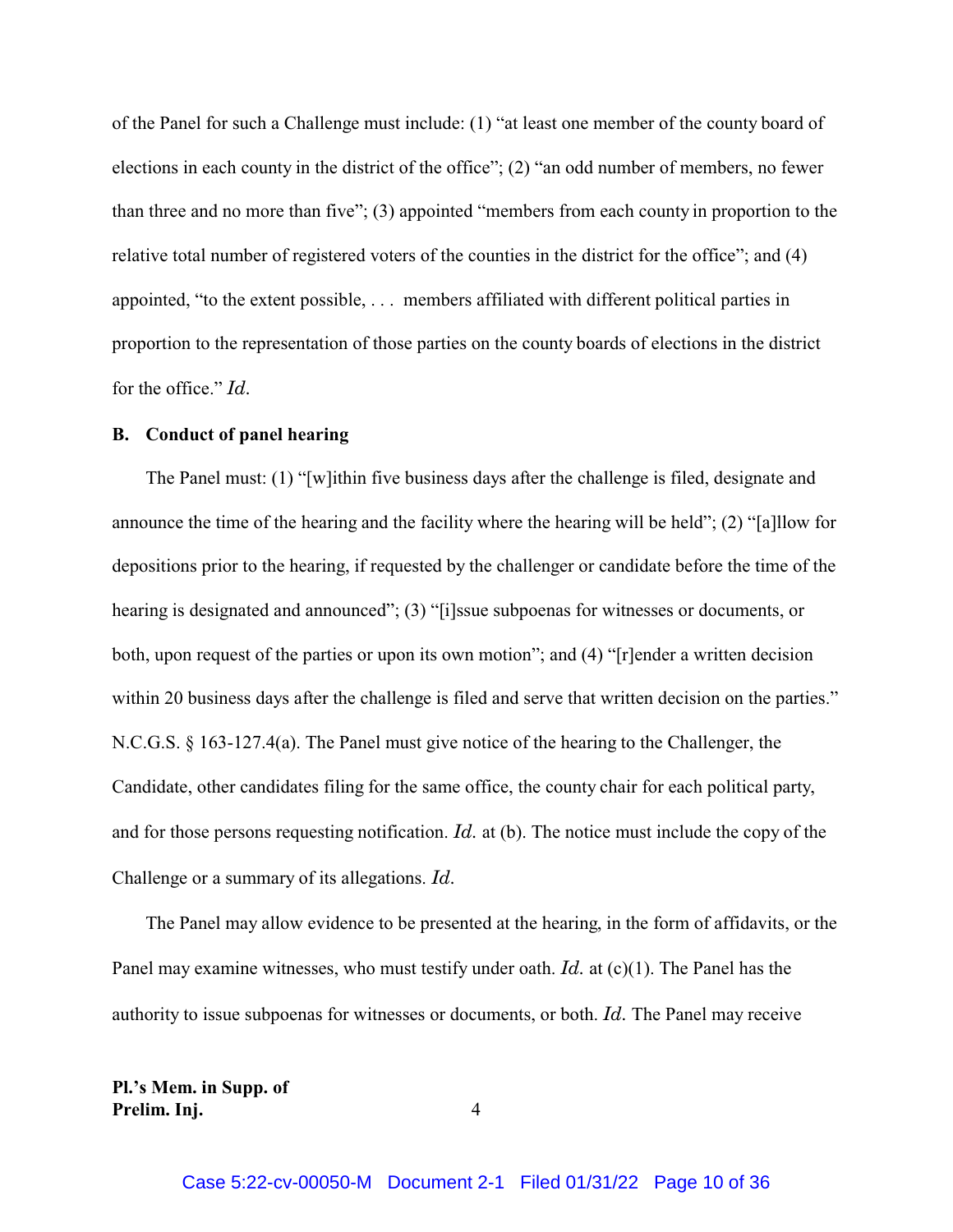evidence at the hearing from "any person with information concerning the subject of the [C]hallenge." *Id.* at (2). The hearing must be recorded by a reporter, and the full record must be preserved by the Panel "until directed otherwise" by the NCSBE. *Id.* at (3).

After the hearing, the Panel "shall make a written decision on each [C]hallenge by separately stating findings of facts, conclusions of law, and an order." *Id.* at (d).

### **C. Burden of Proof**

When a Candidate is subject to a Challenge, "[t]he burden of proof *shall be upon the candidate, who must show by a preponderance of the evidence* of the record as a whole that he or she is qualified to be a candidate for the office." N.C.G.S.  $\S$  163-127.5(a) (emphasis added). If the Challenge is based upon the Candidate's residency, the Candidate must show: (1) an abandonment of the first domicile, coupled with an intent not to return to the first domicile; (2) the acquisition of a new domicile by actual residence at another place; and (3) the intent of making the newer domicile a permanent domicile. *Id.* at (b). The statute does not designate what type of proof the Candidate must provide to meet his burden of proof for any Challenge not based upon residency. *See id.* 

The NCSBE is vested with certain general powers, which include, *inter alia*: general supervision of the elections in the State; appointing and advising members of the county boards of elections; investigation and administration of election laws; determination of the form and content of ballots; and certifying to the appropriate county boards of elections the names of candidates for district offices. N.C.G.S. § 163-22. Therefore, if the NCSBE determines a challenged Candidate does not meet the "qualifications" for office, it could remove that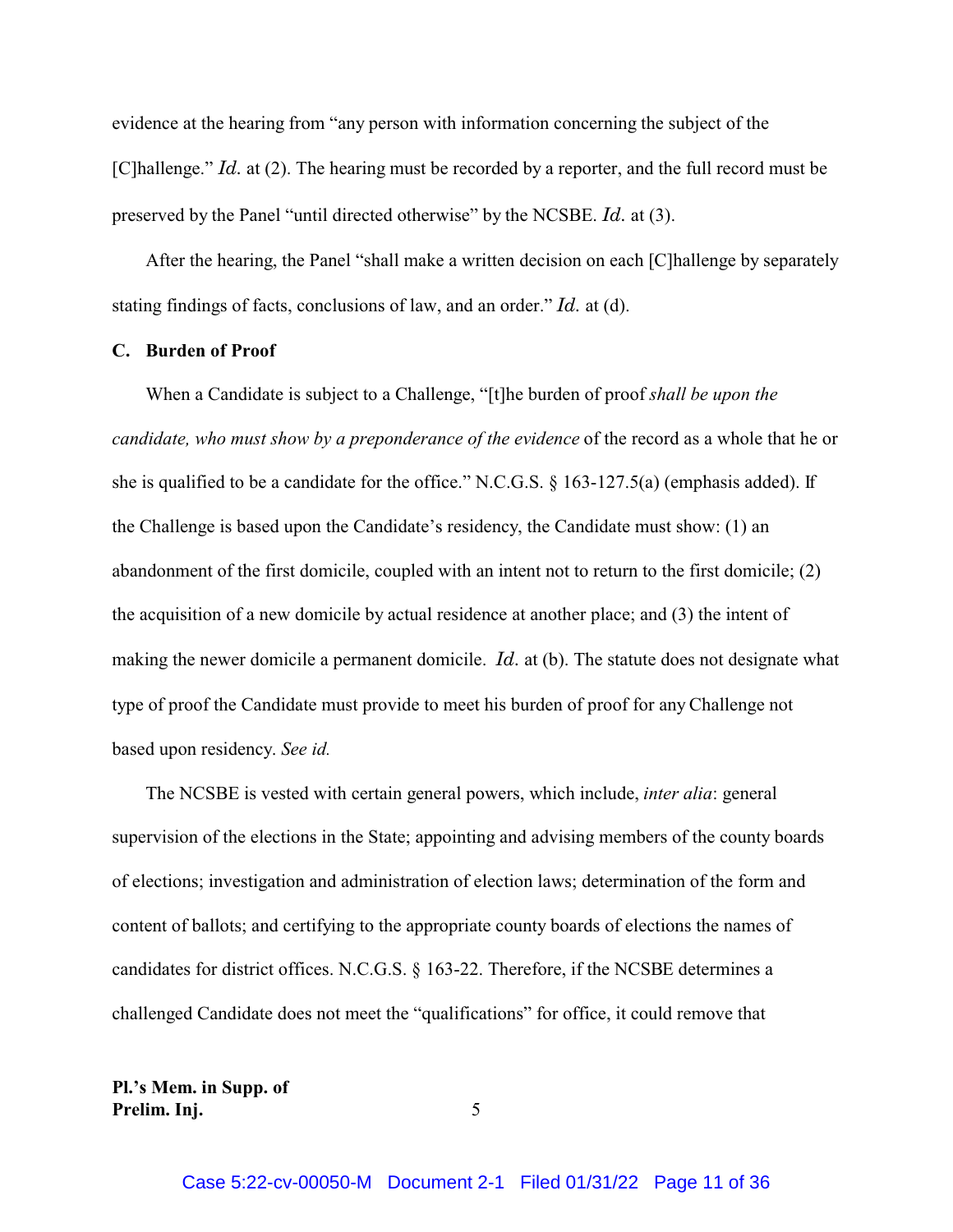Candidate's name from the ballot, via its certification authority, thereby preventing that Candidate from running for office.

#### **D. Appeals**

An appeal from a Panel decision may be appealed to the NCSBE as a whole by either the Challenger or a Candidate "adversely affected by the panel's decision." N.C.G.S. § 163-127.6(a). The appeal must be taken within two business days after the Panel serves its written decision on the parties. *Id.* The NCSBE must base its appellate decision "on the whole record of the hearing conducted by the panel and render its opinion on an expedited basis." *Id.* From the final order or decision by the NCSBE, appeal as of right lies directly to the North Carolina Court of Appeals. *Id.*

Generally, the appellate courts review administrative agency decisions with a "highly deferential" standard. *Friends of Cap. Crescent Trail v. United States Army Corps of Engineers*, 855 F. App'x 121, 125 (4th Cir. 2021) (finding agency action sustained if it "provides an explanation of its decision that includes a rational connection between the facts found and the choice made"). Questions of law are reviewed de novo. *Herrera-Martinez v. Garland*, 22 F.4th 173, 180 (4th Cir. 2022).

### **Cawthorn Challenge**

Rep. Cawthorn currently serves as a Member of the U.S. House of Representatives, for North Carolina's 11th congressional district. Rep. Cawthorn filed his candidacy, for the upcoming midterm elections, for North Carolina's 13th congressional district on December 7, 2021. *See* NCSBE Candidate List Excerpt, Ex. A.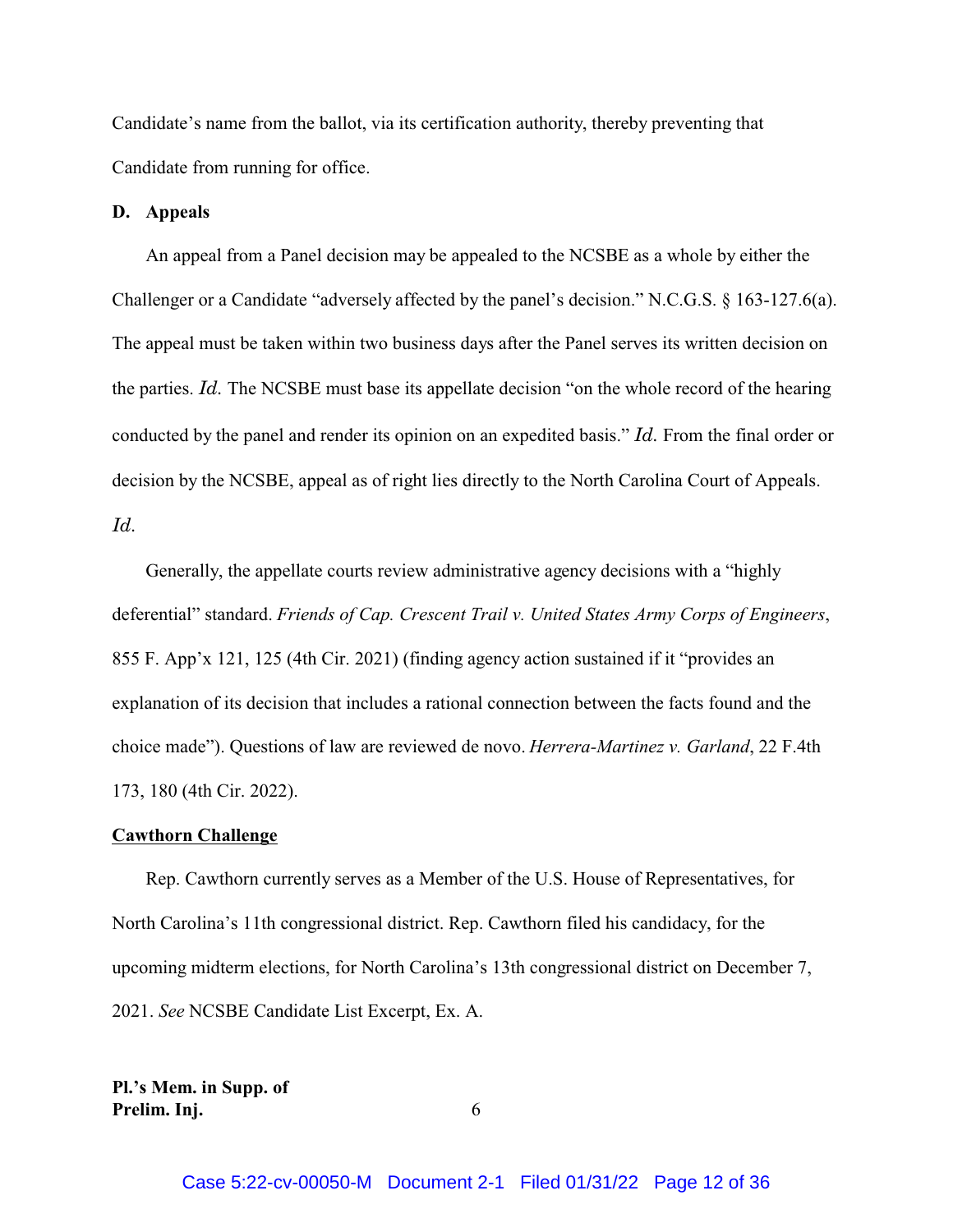On January 10, 2022, several Challengers filed a Challenge against Rep. Cawthorn.

Cawthorn Challenge, Ex. B. The Cawthorn Challenge stated that Rep. Cawthorn "does not meet the federal constitutional requirements for a Member of the U.S. House of Representatives and is therefore ineligible to be a candidate for such office." *Id.* at ¶ 1. The Cawthorn Challenge was based upon claims that Rep. Cawthorn engaged in "insurrection or rebellion" against the United States and was ineligible to run for Congress under Section Three of the Fourteenth Amendment to the U.S. Constitution. U.S. Const. amend. XIV, § 3. Rep. Cawthorn vigorously denies he engaged in "insurrection or rebellion" against the United States, but this litigation is not based in Rep. Cawthorn's factual defenses. Instead, this matter is before the court based upon various constitutional challenges to the North Carolina Challenge Statute itself.

On January 11, 2022, the North Carolina Superior Court in Wake County issued a stay on all Challenges filed with the NCSBE until a "final resolution" is reached on the ongoing litigation challenging North Carolina's recently-redistricted congressional districts. Stay Order, Ex. C. The congressional districts, as drawn by the North Carolina legislature have been upheld, but the Supreme Court of North Carolina will be hearing arguments on the districts on February 2, 2022. *North Carolina League, of Conservation Voters, Inc. v. Hall*, No. 21 CVS 015426, 2022 WL 124616 (N.C. Super. Jan. 11, 2022). Rep. Cawthorn intends to run in the midterm elections in an appropriate congressional district for North Carolina, after the congressional map question is resolved (by either continuing his candidacy as filed or re-filing an a different district). Compl. at ¶ 48.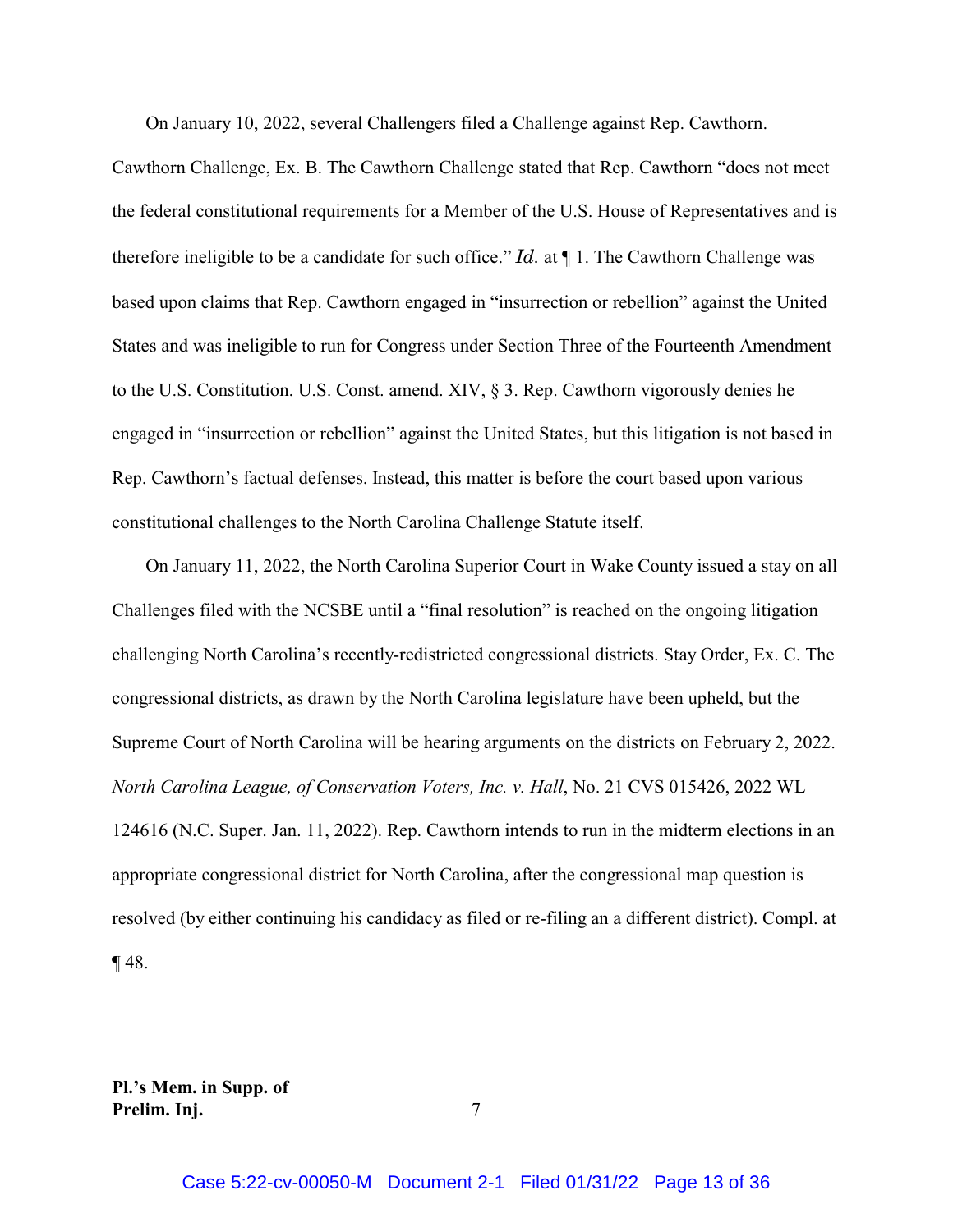#### **Argument**

#### **I. Cawthorn has standing.**

For there to be a case or controversy under Article III, the plaintiff must have a "personal stake" in the case—in other words, standing. *TransUnion LLC v. Ramirez*, 141 S. Ct. 2190, 2203 (2021). As a candidate for Congress, Rep. Cawthorn is subject to the Challenge Statute's provisions, and in fact, was challenged under the statute. For a plaintiff to establish standing under Article III, he must (1) have suffered an "injury in fact"; (2) that is fairly traceable to the challenged action of the defendant; and (3) it is likely, as opposed to merely speculative, that the injury will be redressed by a favorable decision. *Lujan v. Defs. of Wildlife*, 504 U.S. 555, 560–61 (1992). Here, Rep. Cawthorn meets all three Article III standing requirements under *Lujan*.

### **A. Rep. Cawthorn has an injury in fact.**

In order to have an injury in fact, a plaintiff must have an invasion of a legally protected interest which is (a) concrete and particularized, . . . and (b) "actual or imminent, not conjectural or hypothetical," *Id.* at 560 (internal quotations and citations omitted).

Rep. Cawthorn is subject to the Challenge Statute. If successful, a Challenge to his candidacy would prevent him from running for Congress, which is quintessential First Amendment activity. *Washington v. Finlay*, 664 F.2d 913, 927-28 (4th Cir. 1981) (acknowledging the First Amendment's protection of the freedom of association and of the rights to run for office, to have one's name on the ballot, and to present one's views to the electorate). His potential injury is not in any way hypothetical—not only is Rep. Cawthorn subject to the Challenge Statute, a Challenge was recently filed (although stayed) against him. The NCSBE has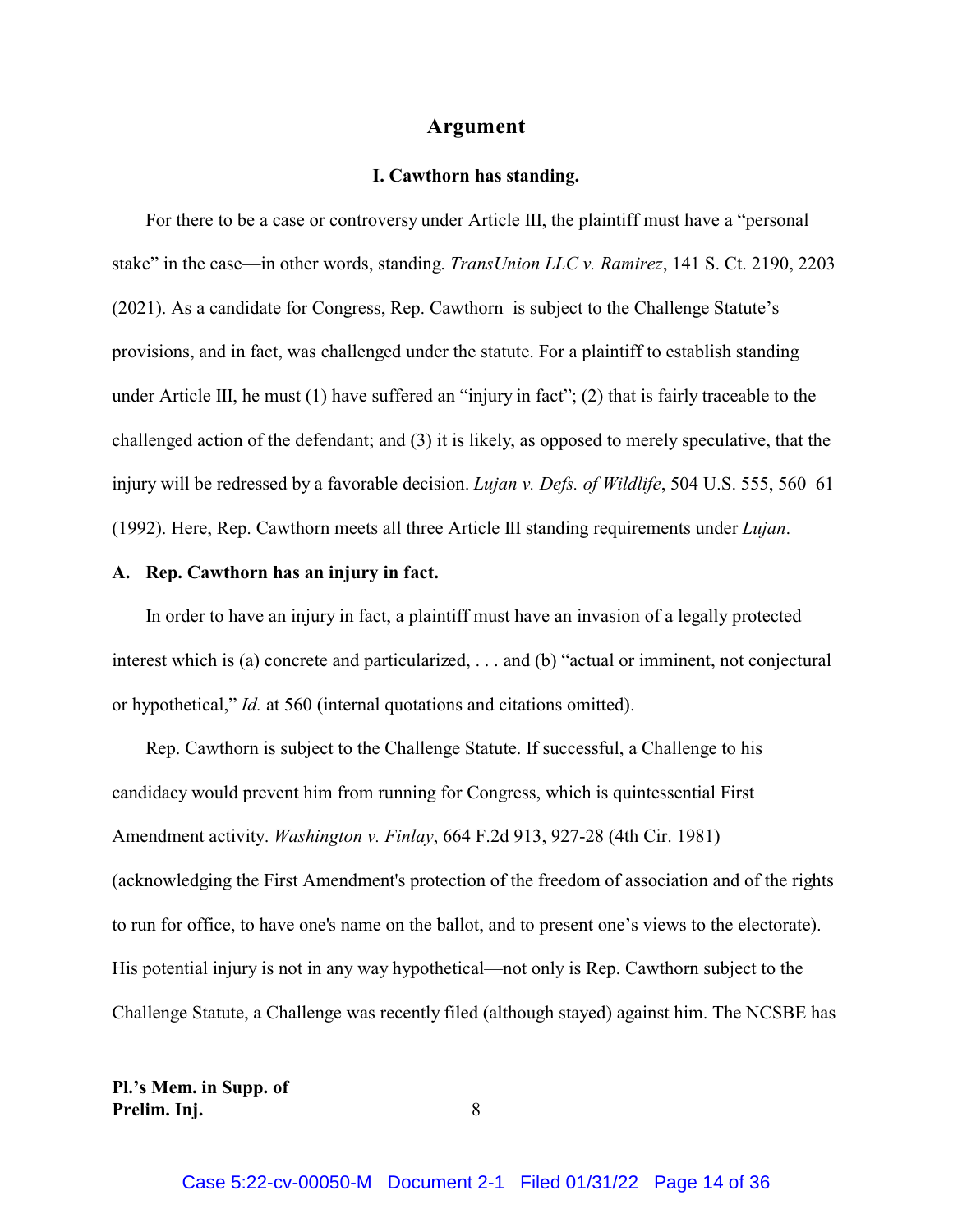the power to prevent Rep. Cawthorn's name from appearing on the ballot, if a Challenge against his candidacy is ultimately successful under the Challenge Statute. N.C.G.S. § 163-22.

### **B. Rep. Cawthorn's injury is traceable to the NCSBE's enforcement of the Challenge Statute.**

Rep. Cawthorn's potential disqualification from running for office on the basis of a successful Challenge Statute is directly traceable to the NCSBE. Under the Challenge Statute, the NCSBE has the authority to determine, after a hearing, whether the challenged Candidate is disqualified from running for that office. N.C.G.S. § 163-127, et seq. The decision of the NCSBE is adjudicatory and is appealable to the North Carolina Court of Appeals. In this way, Rep. Cawthorn's constitutional injuries, as detailed herein, are directly traceable to government actors, via enforcement by the NCSBE and subsequent appellate decisions by the North Carolina State Court system.

### **C. Rep. Cawthorn's injury is redressable by the court enjoining the statute as unconstitutional.**

By granting Rep. Cawthorn's motion for injunctive relief, the NCSBE will be prevented from enforcing the Challenge Statute against Rep. Cawthorn. Such an injunction will redress the violations of Rep. Cawthorn's constitutional rights under the First and Fourteenth Amendments in their entirety.

### **II. The Younger abstention doctrine does not apply because there is no ongoing state proceeding.**

Federal courts must normally "fulfill their duty to adjudicate federal questions properly brought before them." *Hawaii Hous. Auth. v. Midkiff*, 467 U.S. 229, 238 (1984). However, "interests of comity and federalism counsel federal courts to abstain from jurisdiction whenever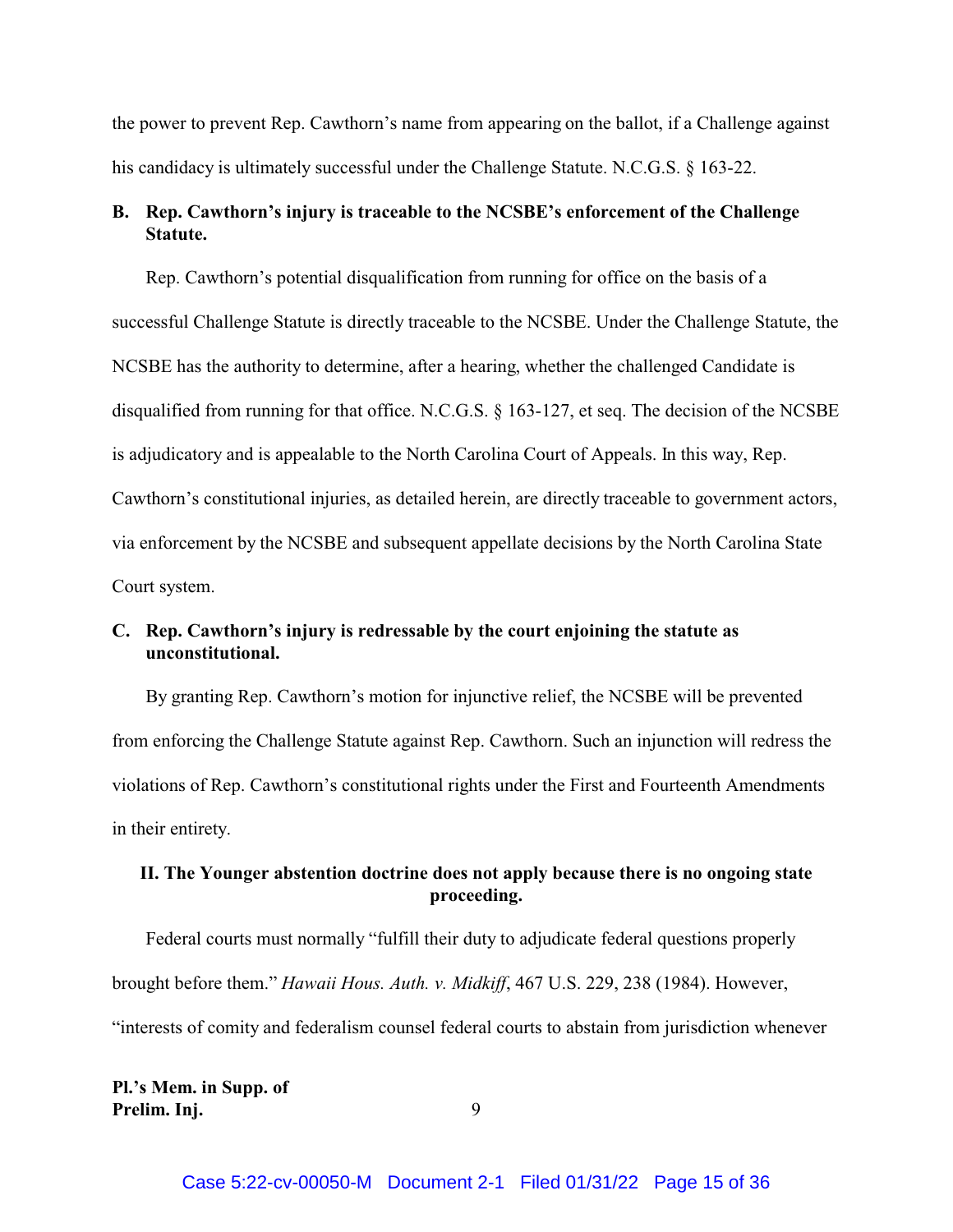federal claims have been or could be presented in ongoing state judicial proceedings that concern important state interests." *Id.* at 237-38. This principle of abstention is known as the *Younger* abstention doctrine. *See generally Younger v. Harris*, 401 U.S. 37 (1971).

When state judicial proceedings have not commenced, *Younger* does not bar a federal court from action. *See Middlesex Cty. Ethics Comm. v. Garden State Bar Ass'n*, 457 U.S. 423, 433 (1982). Likewise, when the state proceedings do not afford an adequate opportunity to raise the constitutional claims at issue, *Younger* does not apply. *Moore v. Sims*, 442 U.S. 415, 430 (1979). Here, Younger does not apply because there is no "ongoing state judicial proceeding," the current congressional districts are in effect, pending appeal, and the NCSBE has no authority to decide the constitutional issues before this Court.

### **A. The North Carolina court stayed all candidacy challenges before the NCSBE.**

The Fourth Circuit has not reached the question of whether a state's proceedings are "ongoing," for the purposes of a *Younger* analysis, if the proceeding is stayed. The Tenth Circuit does not apply *Younger* to stayed proceedings. *Hackford v. Utah*, 827 F. App'x 808, 811 (10th Cir. 2020) (finding a state court's choice to "stay[ ] its own proceedings [ ] favor of federal resolution of the issues" by eliminating an "essential predicate to *Younger* abstention," namely, "the presence of an ongoing state prosecution"). The Third Circuit holds that "state proceedings are ongoing for *Younger* abstention purposes, notwithstanding [a] state court's stay of proceedings," if the state proceeding "was pending at the time [the plaintiff] filed its initial complaint in federal court." *PDX N., Inc. v. Comm'r New Jersey Dep't of Lab. & Workforce Dev.*, 978 F.3d 871, 885 (3d Cir. 2020), cert. denied sub nom. *PDX N., Inc. v. Asaro-Angelo*, 142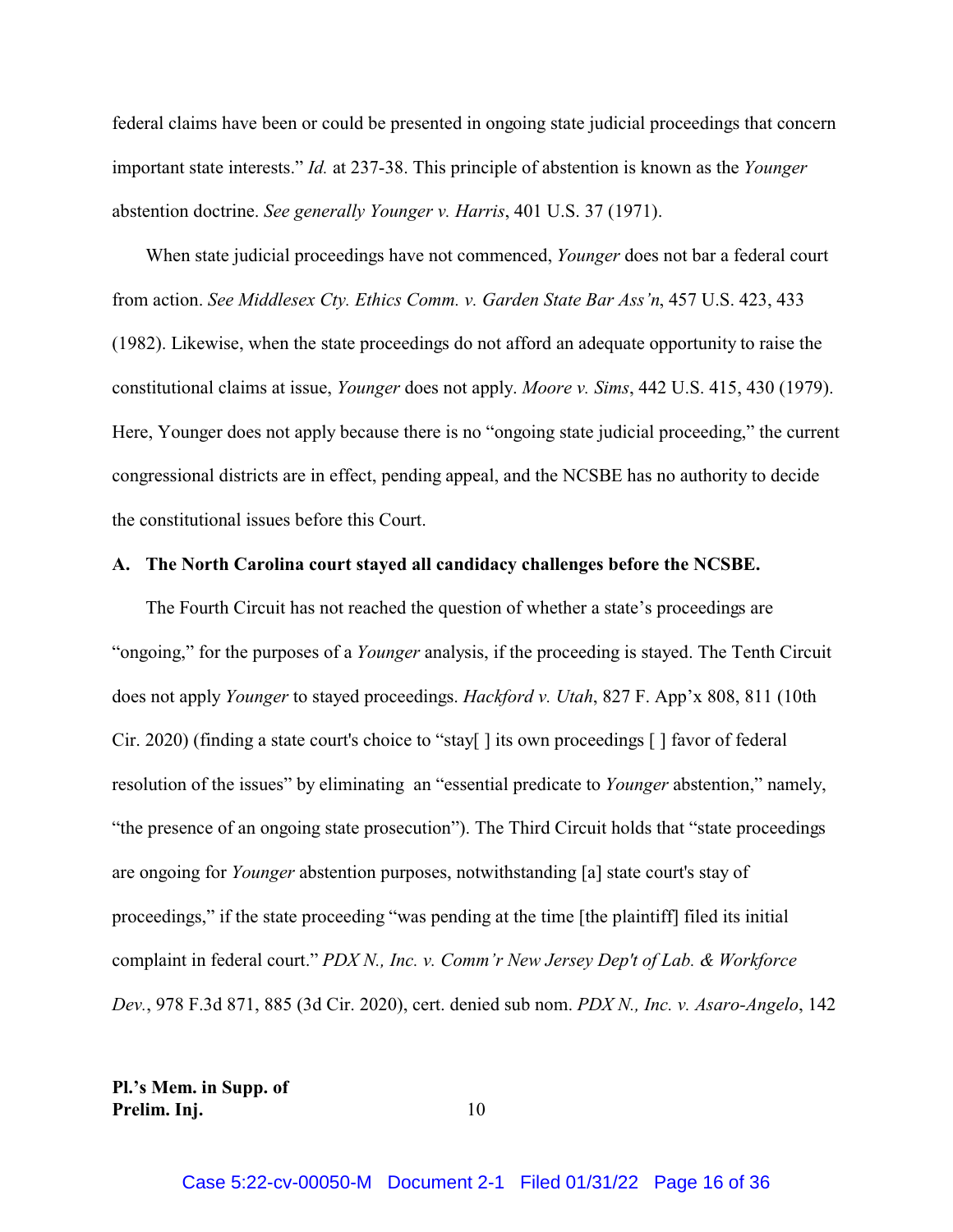S. Ct. 69 (2021)**.**

The current congressional districts, drawn after the 2020 census, are subject to current litigation before the North Carolina Supreme Court. *See infra* at Part II.B. Because of this pending litigation, the Superior Court Division of Wake County issued a stay against all candidacy challenges currently filed in the NCSBE. Stay Order, Ex. C. Here, the Tenth Circuit's reasoning is persuasive—the stay of North Carolina's proceedings means that there is not an ongoing proceeding that would counsel in favor of the application of the *Younger* abstention.

Moreover, the circumstances surrounding the reason why the stay was issued, the potential consequences of the pending redistricting litigation, and the NCSBE's lack of authority to decide the constitutional claims all favor federal adjudication instead of abstention.

#### **B. The current congressional districts are in effect, pending appeal.**

After the 2020 Census, North Carolina's General Assembly redrew the State's congressional districts; the new districts were ratified by law on November 4, 2021. *North Carolina League, of Conservation Voters, Inc.*, 2022 WL 124616 at \*14. Several lawsuits were brought, challenging the newly redrawn districts as unconstitutional. *Id.* at \*1. The trial court panel denied the plaintiff's claims, *id.* at \*115, thereby upholding the congressional districts as drawn, but plaintiffs have appealed to the North Carolina Supreme Court.

As it relates to this matter, North Carolina's ongoing litigation regarding redistricting does not counsel against this Court's ability to decide the constitutionality of the Challenge Statute. First, whatever decision eventually is reached, North Carolina will undoubtedly have congressional districts in place. If the current congressional districts remain in place, Rep.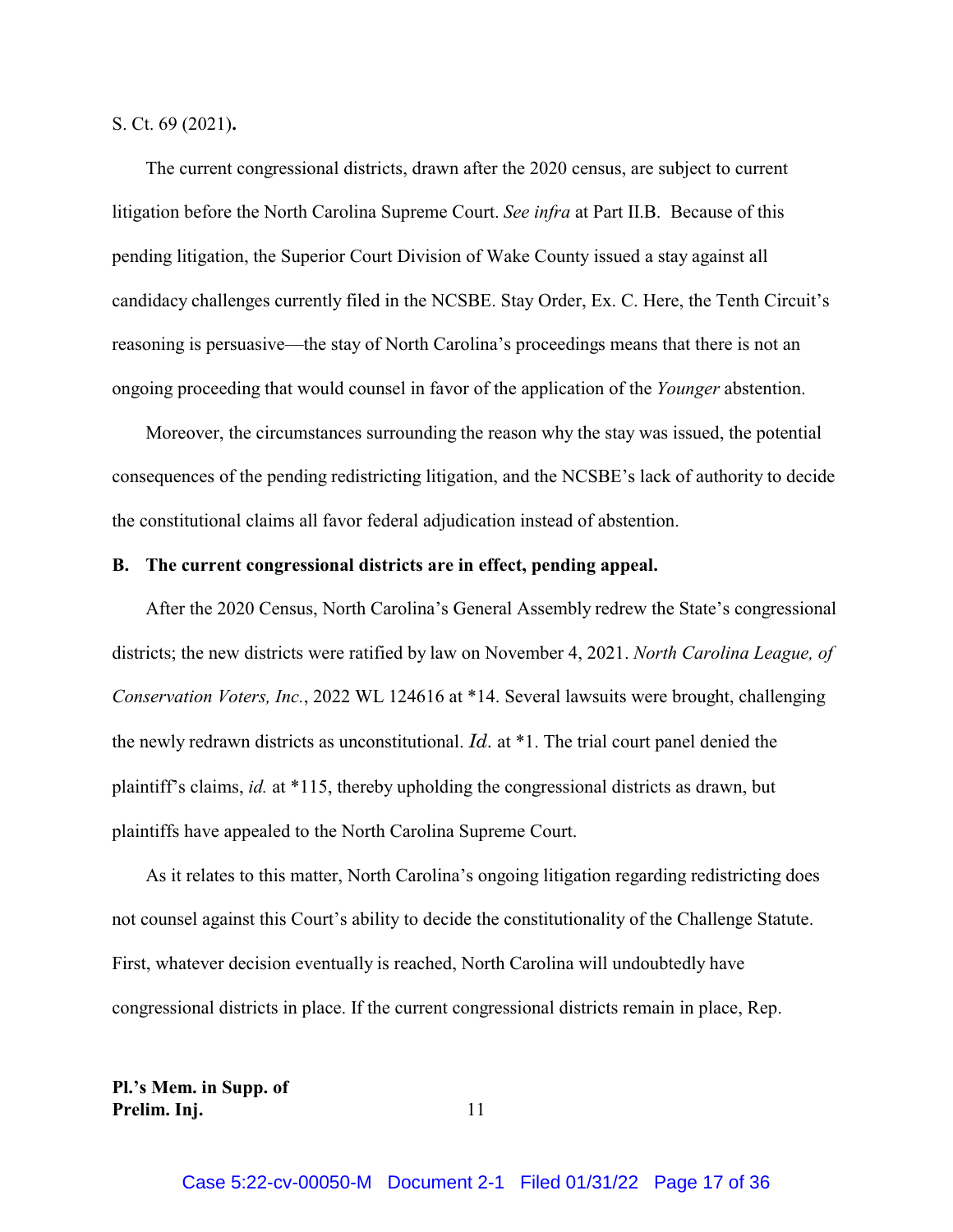Cawthorn is a candidate for the 13th congressional district and will be subject to a Challenge. If the congressional districts are redrawn, Rep. Cawthorn intends to file his candidacy in the appropriate district, Compl. at ¶ 48 , and would be subject to the Challenge Statute.

The redistricting litigation has nothing to do with the Challenge Statute, which is not implicated. However, the Challenge Statute directly impacts Rep. Cawthorn, as he has been challenged under it, and could be subject to such a Challenge, even if the redistricting causes him to file his candidacy in a different congressional district.

#### **C. The NCSBE has no authority to decide the constitutional issues at hand.**

The judicial power of North Carolina is fully vested in the judicial branch of the state government. N.C. Const. art. IV,  $\S$  1. The only exception to this sole judicial power is when the North Carolina General Assembly vests an administrative agency, "pursuant to law such judicial powers as may be reasonably necessary as an incident to the accomplishment of the purposes for which the agencies were created." N.C. Const. art. IV, § 3. An administrative agency "has no power to promulgate rules and regulations which alter or add to the law it was set up to administer or which have the effect of substantive law." *Hall v. Toreros, II, Inc.*, 176 N.C. App. 309, 318–19 (2006), aff'd, ordered not precedential, 363 N.C. 114 (2009) (internal citations omitted). Thus, the NCSBE has no power to hear or decide a constitutional challenge to its own statute, as mounted here.

In certain limited contexts, when state administrative agencies are charged with enforcement and construction of [a] Rule, the agency's view is entitled to "respectful consideration." *L. Students C.R. Rsch. Council, Inc. v. Wadmond*, 401 U.S. 154, 162–63 (1971). The Court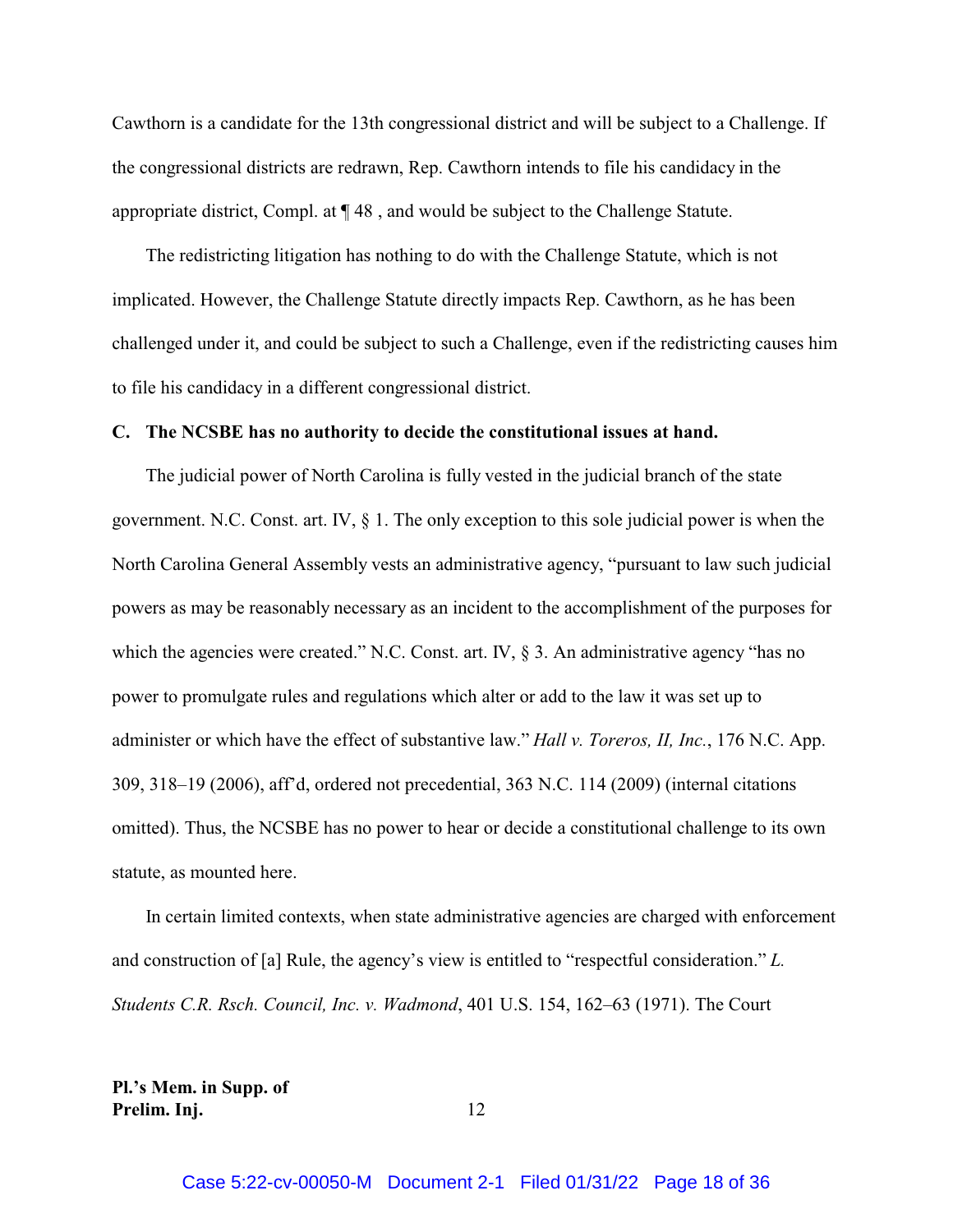cautioned, however, that such consideration was dependent on the agency: (1) narrowly construing the statute at issue; (2) being "fully cognizant" of protected constitutional freedoms; and (3) not placing the burden of proof upon those subject to the agency's determination. *Id.* Here, the NCSBE does not have the authority to construe the Challenge Statute, so is not subject to this "respectful consideration."

Furthermore, the NCSBE is vested with certain general powers, which include: general supervision of the elections in the State, appointing and advising members of the county boards of elections, investigation and administration of election laws, determination of the form and content of ballots, and certifying to the appropriate county boards of elections the names of candidates for district offices. N.C.G.S. § 163-22.

Under the Challenge Statute, the NCSBE has the authority to determine whether a Challenged Candidate is "qualified" to be on the ballot. *See generally* N.C.G.S. § 163-127.1, *et seq*. Pursuant to its certification authority, the NCSBE, upon determining a Candidate is not qualified, can remove or prevent that Candidate's name from appearing on the ballot.

But the NCSBE does not have the authority to determine the constitutionality of the Challenge Statute itself. Such action would violate the prohibition against an agency "alter[ing] or add[ing] to the law it was set up to administer or which have the effect of substantive law."<sup>2</sup> *Hall*, 176 N.C. App. at 318–19. If the NCSBE determined all, or a portion, of the Challenge

 $2$  Even if the NCSBE had the authority to construe the Challenge Statute, it has not demonstrated it meets any of the requirements of: narrowing its construction or the NCSBE's cognition of the constitutional freedoms. In addition, the burden shifting framework of the Challenge Statute eliminates consideration of such construction. See Part III.A.2.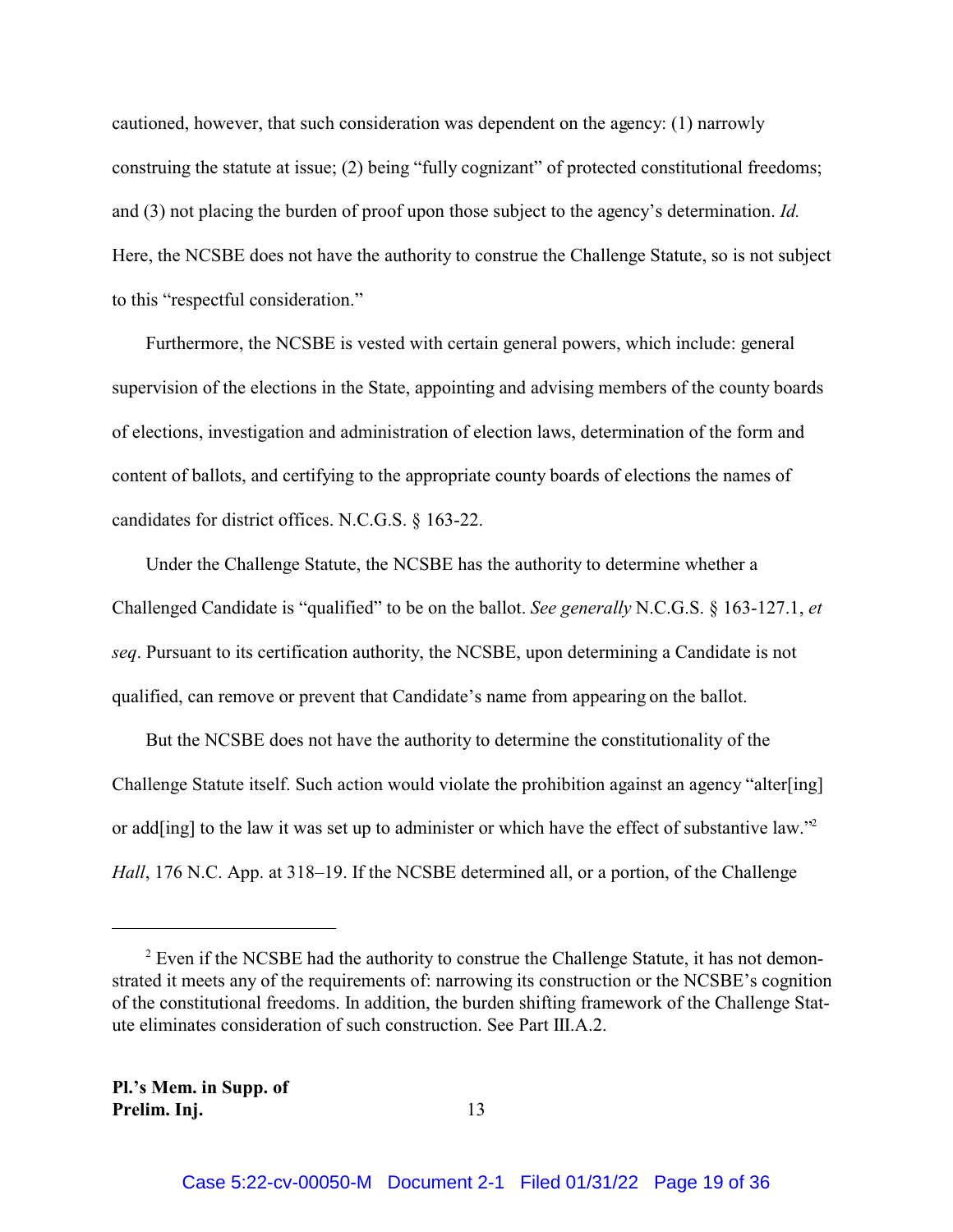Statute was unconstitutional, the statute it is set up to administer would be altered, by definition.

#### **III. Cawthorn is entitled to a preliminary injunction.**

"Parties seeking a preliminary injunction must demonstrate that (1) they are likely to succeed on the merits, (2) they are likely to suffer irreparable harm, (3) the balance of hardships tips in their favor, and (4) the injunction is in the public interest." *Metro. Reg'l Info. Sys., Inc. v. Am. Home Realty Network, Inc.*, 722 F.3d 591, 595 (4th Cir. 2013) (citing *Winter v. Natural Res. Def. Council, Inc.*, 555 U.S. 7, 20 (2008).

Rep. Cawthorn is entitled to a preliminary injunction because he can demonstrate all four elements required. He is likely to succeed on the merits of his constitutional claims; the violation of his constitutional rights leads inexorably to irreparable harm and the balance of hardships favors Rep. Cawthorn. Likewise, enjoining the NCSBE from enforcing an unconstitutional statute serves the public interest.

### **A. Cawthorn is likely to succeed on the merits.**

### **1. The statute is unconstitutional because its "reasonable suspicion" standard is insufficient justification under the First Amendment to trigger a government investigation.**

 Running for political office is quintessential First Amendment activity and afforded great protection. *See Clements v. Fashing*, 457 U.S. 957, 985 (1982)*,* (Brennan J., dissenting) (finding "[pursuing political office] is clearly protected by the First Amendment and restrictions on it must be justified by the State's interest in ensuring the continued proper performance of current public duties"); *Washington*, 664 F.2d at 927-28 (acknowledging the First Amendment's protection of the freedom of association and of the rights to run for office, to have one's name on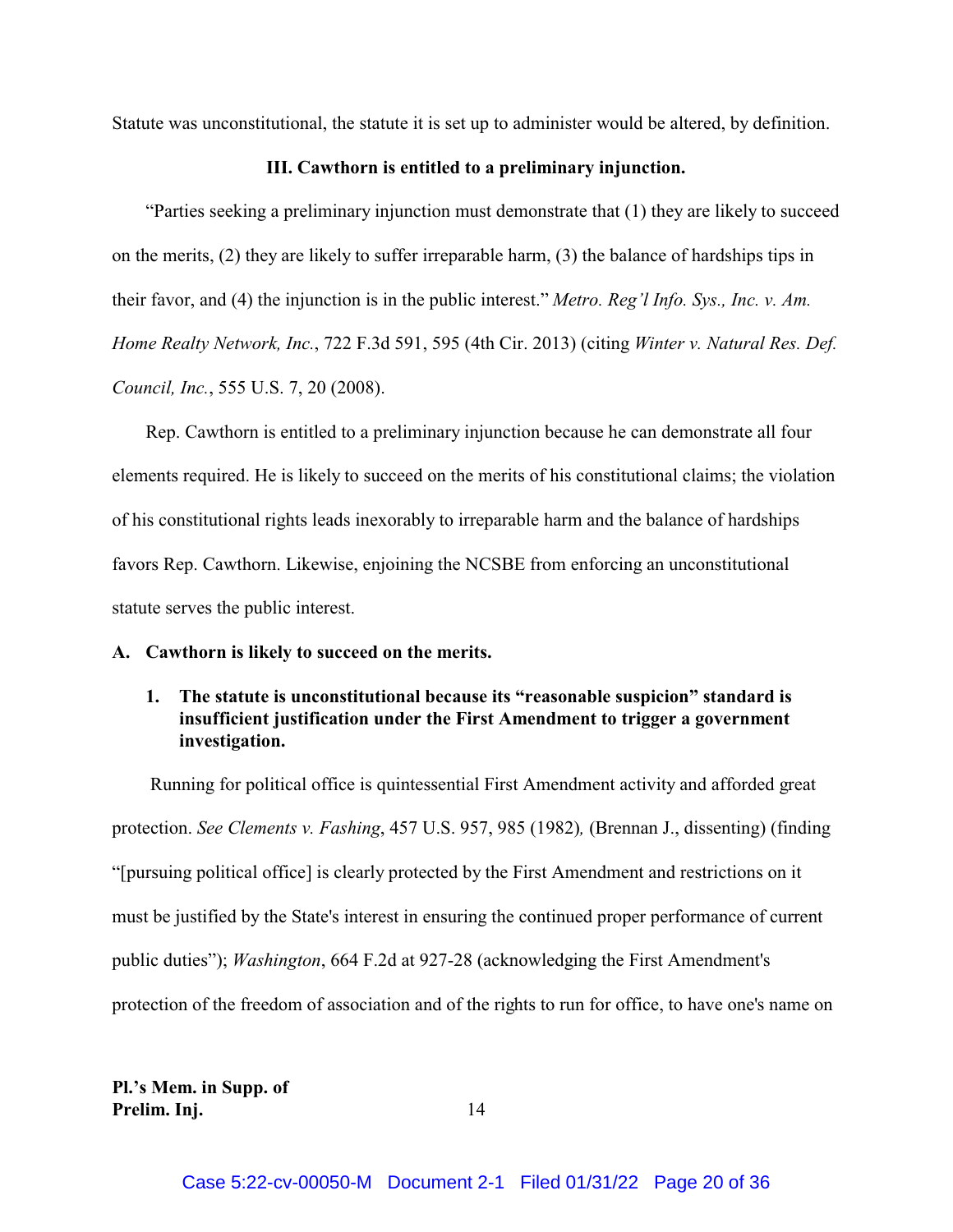the ballot, and to present one's views to the electorate).

When an individual files a Challenge under the Challenge Statute claiming "reasonable suspicion," it automatically triggers a hearing by the NCSBE or by a Panel appointed by the NCSBE. N.C.G.S. §§ 163-127.3; 127.4 (the NCSBE "shall" appoint a panel, the panel "shall" designate, announce, and conduct a hearing on the Challenge, which includes the power to subpoena and depose witnesses, and "shall" render a decision on the Challenge). The NCSBE is an administrative agency authorized to carry out its statutorily defined powers and is therefore a government actor, required to act within the boundaries of the U.S. Constitution. *See* N.C.G.S. § 163-22. When a Challenge is filed under the Challenge Statute, the Challenger is only required to filed a verified affidavit, *based on reasonable suspicion* or belief of the facts stated disqualify the Candidate from running for office.. N.C.G.S. § 163-127.2(b). (emphasis added).

When someone is exercising his First Amendment rights, reasonable suspicion is not enough to infringe on the fundamental right concerned. For instance, police are not able to arrest someone who is peacefully protesting without probable cause. *Tobey v. Jones*, 706 F.3d 379, 387 (4th Cir. 2013); *see also Lowe v. Spears*, 258 F. App'x 568, 570 (4th Cir. 2007) (holding arresting person solely based on speech that questions or opposes police action violates First Amendment) (citing *City of Houston v. Hill*, 482 U.S. 451, 462–63, (1987)). Probable cause means "a fair probability that contraband or evidence of a crime will be found." *Alabama v. White*, 496 U.S. 325, 330 (1990). Reasonable suspicion is a less demanding standard than probable cause. *Id.* "Reasonable suspicion can be established with information that is different in quantity or content than that required to establish probable cause, but also . . . can arise from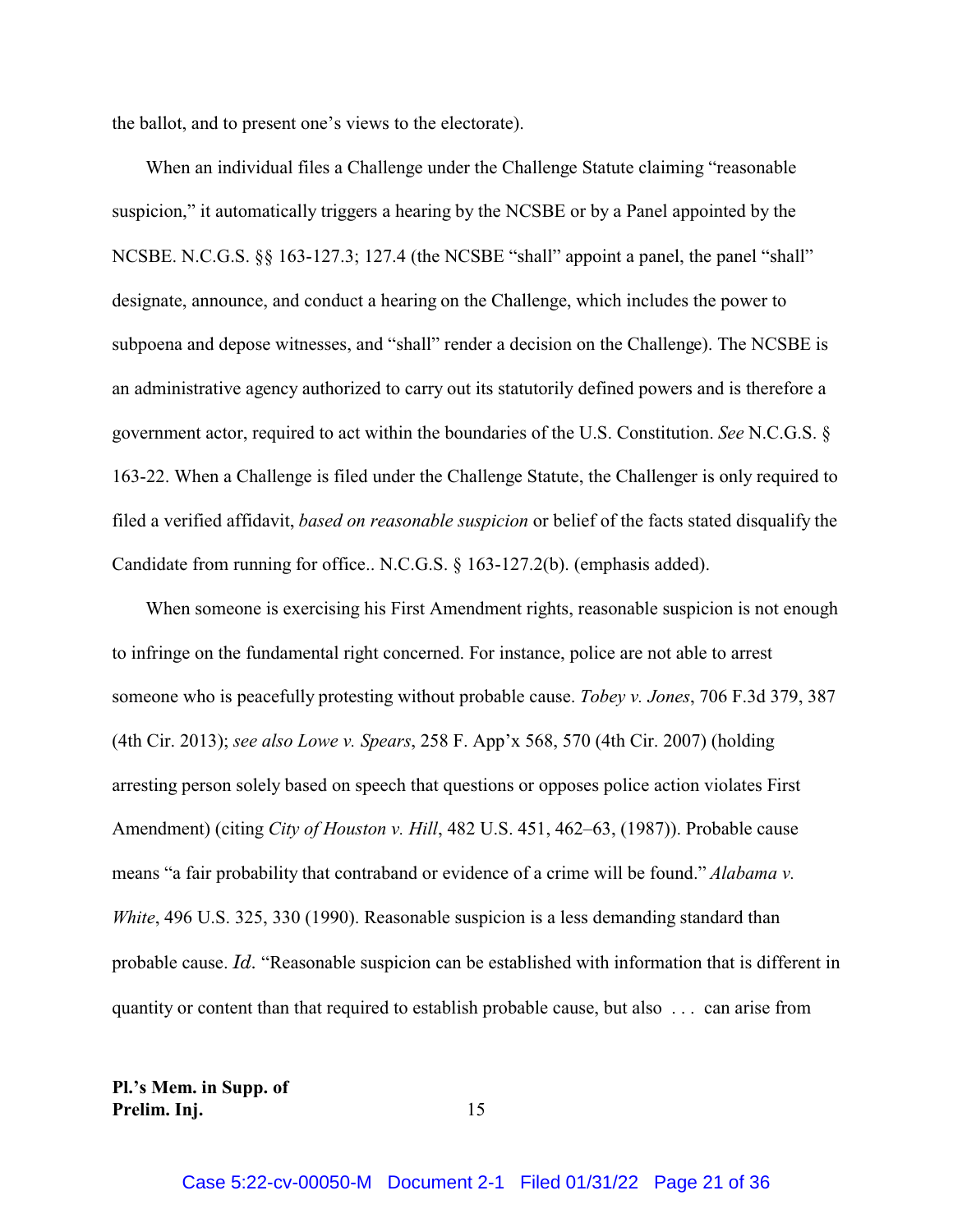information that is less reliable than that required to show probable cause." *Id.*

Although the Challenge Statute does not implicate a criminal penalty, the evaluation of the constitutional issues here are analogous—a Challenged Candidate will have to defend himself via the production of evidence and be subject to a hearing, similar to someone who is unlawfully arrested for peacefully protesting. The Court has been clear that a reasonable suspicion standard is not enough to infringe upon the peaceful protestor's right to free speech—likewise, it cannot be enough to infringe upon someone's First Amendment right to run for political office.

### **2. The burden shifting provision of the Challenge Statute is unconstitutional under the Due Process Clause of the Fourteenth Amendment because it requires Cawthorn to prove a negative.**

When a Candidate is subject to a Challenge, "[t]he burden of proof *shall be upon the candidate, who must show by a preponderance of the evidence* of the record as a whole that he or she is qualified to be a candidate for the office." N.C.G.S. § 163-127.5(a) (emphasis added). In the case of a Challenge based upon residency, the proof the Candidate must provide is relatively straightforward—documents showing a change of address could easily be provided by the Candidate. The same is not true for a Challenge filed based on the "disqualification clause" of the Fourteenth Amendment. Under the Challenge provision, the Candidate is required to prove by a preponderance of evidence showing he didn't do something (e.g., prove that he didn't engage in "insurrection or rebellion"). Such burden shifting is unconstitutional under Due Process Clause of the Fourteenth Amendment.

When processes implicate free speech, "the operation and effect of the method bywhich speech is sought to be restrained must be subjected to close analysis and critical judgment in the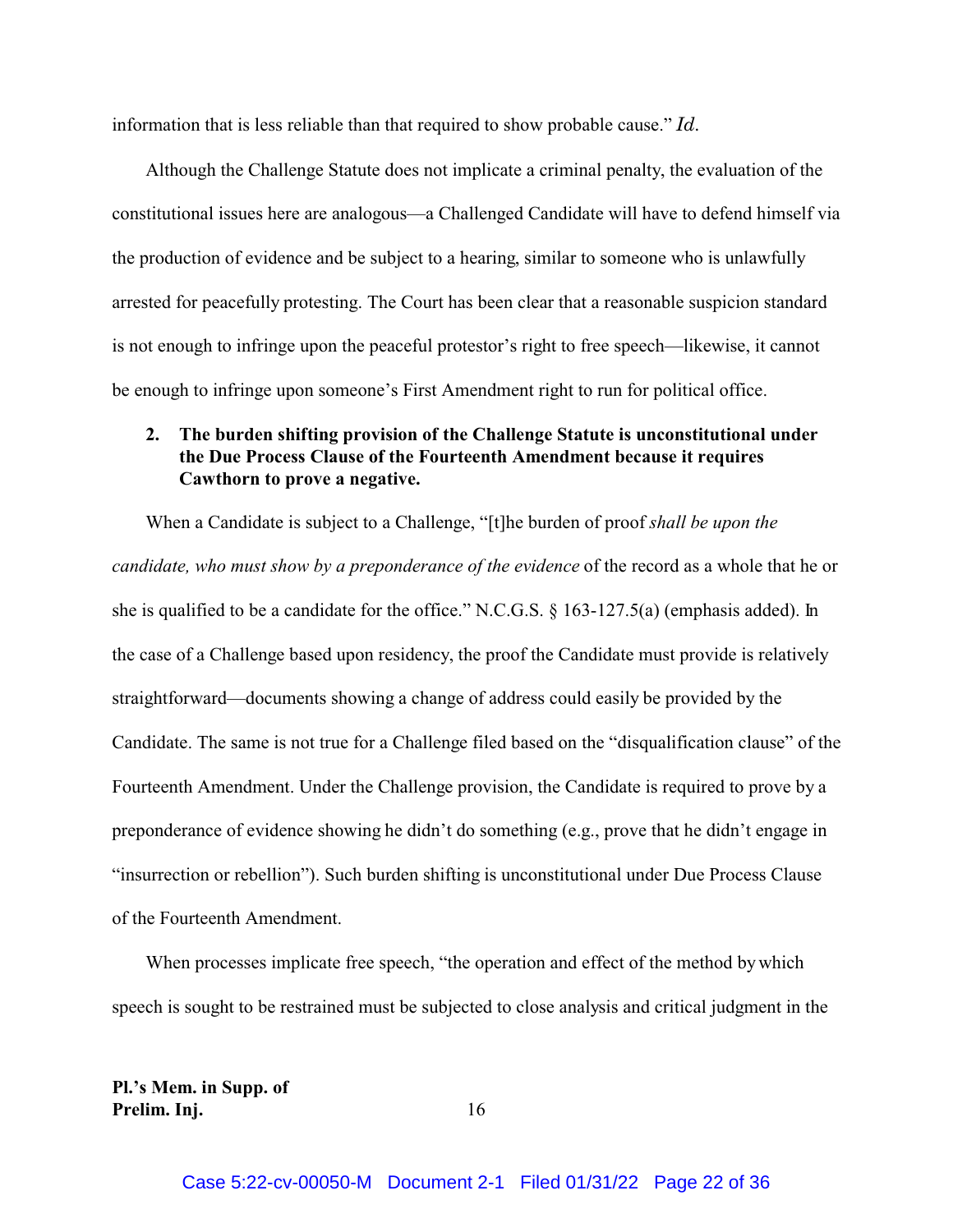light of the particular circumstances to which it is applied." *Speiser v. Randall*, 357 U.S. 513, 520 (1958) (internal citations omitted). The vindication of legal rights often depends "on *how* the factfinder appraises the facts than on a disputed construction of a statute or interpretation of a line of precedents." *Id.* (emphasis added). Thus, the United States Supreme Court held that "the procedures by which the facts of the case are determined assume an importance fully as great as the validity of the substantive rule of law to be applied. And the more important the rights at stake the more important must be the procedural safeguards surrounding those rights." *Id.* at 520-21. This is especially true because "only considerations of the greatest urgency can justify restrictions on speech," and so the procedural safeguards protecting free speech "are of special importance and the validity of the restraint may turn on the safeguards which they afford." *Id.* at 521.

In both criminal and civil contexts, the Court has struck down state statutes unfairly shifting the burden of proof. *Id.* at 523-24 (citing *McFarland v. Am. Sugar Ref. Co.*, 241 U.S. 79, 86 (1916) (criminal); *W. & A.R.R. v. Henderson*, 279 U.S. 639 (1929) (civil)). This principle holds true whether the process at issue is administrative or judicial. *Waters*, 511 U.S. at 669–70 (upholding *Speiser* and finding "speech can be chilled and punished by administrative action as much as by judicial processes").

The *Speiser* Court held that when, throughout the judicial and administrative proceedings, the burden lies on the individual to prove he "falls outside" of the statutory framework at issue, such burden shifting violates the Due Process Clause of the Fourteenth Amendment. *Speiser*, 357 U.S. at 522, 525-26. (finding where "transcendent value of speech is involved, due process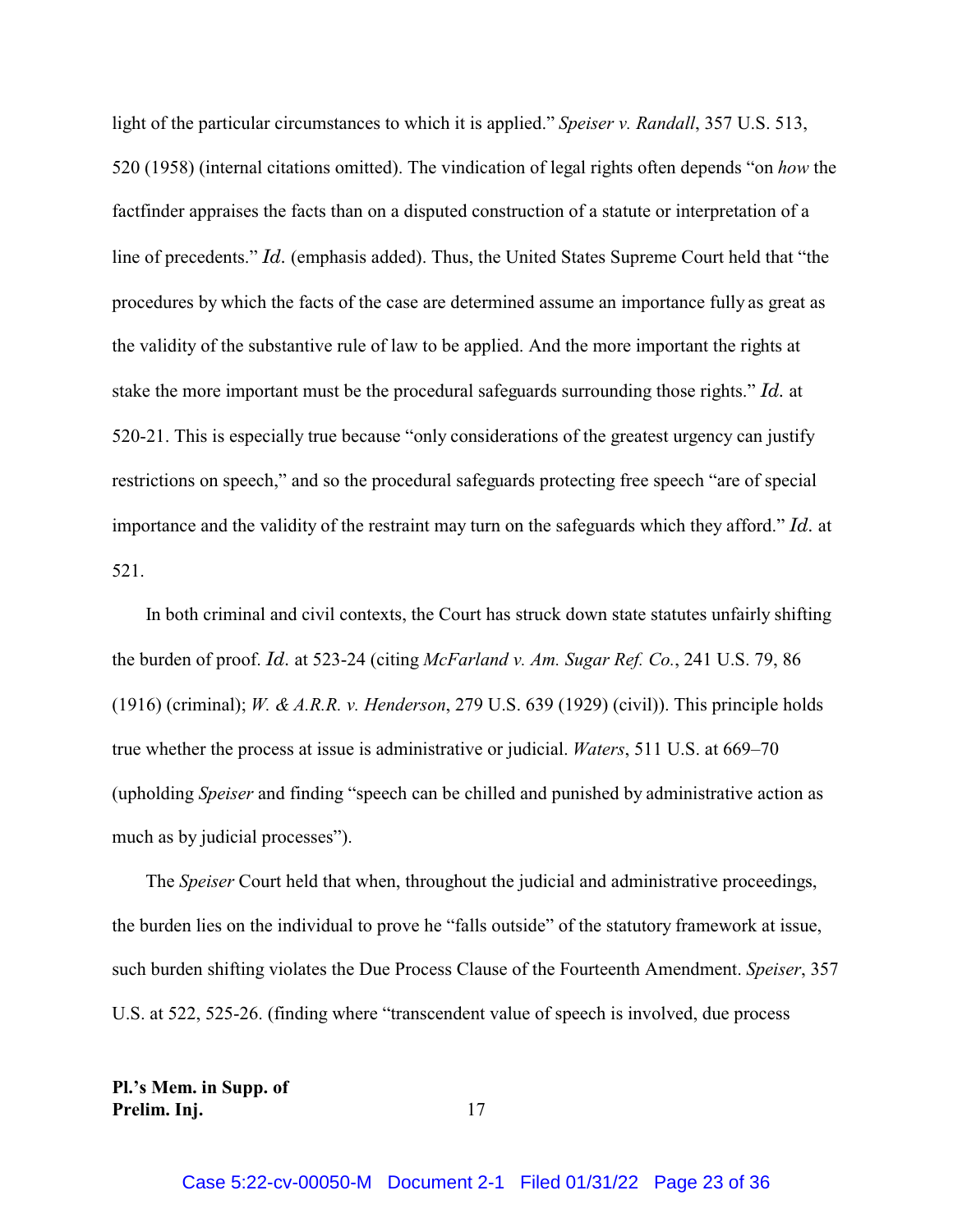certainly requires . . . the State bear the burden of persuasion to show that the appellants engaged in criminal speech"). When the statutory framework violates due process, the person subject to such a statute is " not obliged to take the first step in such a procedure." *Id.* at 529.

Those running for political office are sometimes required to provide "proof" that they are not members of organizations that advocated for the violent overthrow of the government. *Id.* at 527 (finding principal aim of those statutes was not to penalize political beliefs but to deny positions to persons supposed to be dangerous because the position might be misused to the detriment of the public). But in all of those cases, the candidate was only required to sign an affirmative oath pledging loyalty to the country and to the Constitution in order to meet his "burden of proof." *Id.* at 528. Once the Candidate signed such a "loyalty oath," no further proof was required for the Candidate to prove his right to retain his position. *Id.*

The *Waters* Court recognized that in some contexts, such as public employment, the government's role justified giving it a "freer hand in regulating the speech." *Waters*, 511 U.S. at 671. Here, the government's role does not give it a freer hand to regulate one of the core constitutional rights—that of the Candidate's exercise of his First Amendment right of running for political office**.** Thus, since the Challenge statute would require the Candidate to prove he didn't do what he is accused of doing by the Challenger's "reasonable suspicion," it violates the Due Process Clause of the Fourteenth Amendment.

Furthermore, the appellate courts review administrative agency decisions and underlying factual conclusions for those decisions with a "highly deferential" standard. *Friends of Cap. Crescent*, 855 F. App'x 121 at 125. This deferential standard would further violate the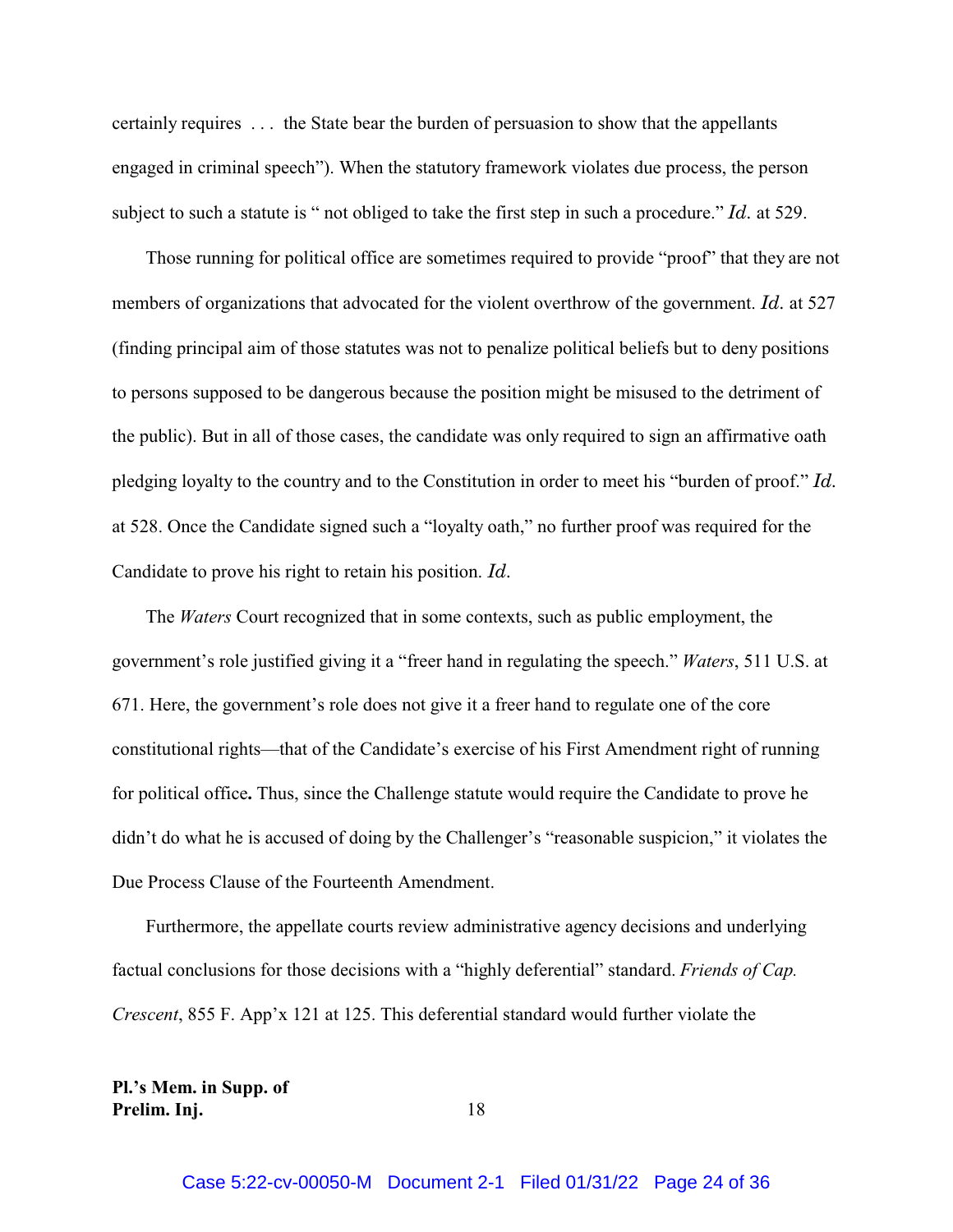Candidate's due process rights by deferring to factual conclusions arrived at by a process that itself violates those same rights.

The Challenge Statute's burden shifting provision violates the Due Process Clause of the Fourteenth Amendment by requiring Rep. Cawthorn prove a negative (i.e., that he did not engage in "insurrection or rebellion.").

### **3. The statute is unconstitutional under Article 1, § 5 of the U.S. Constitution because Congress is the exclusive judge of the qualifications of its Members.**

Each House shall be the Judge of the Elections, Returns and Qualifications of its own Members, and a Majority of each shall constitute a Quorum to do Business; but a smaller Number may adjourn from day to day, and may be authorized to compel the Attendance of absent Members, in such Manner, and under such Penalties as each House may provide.

U.S. Const. art. I, § 5, cl. 1.

Voters have unfettered discretion in voting to independently evaluate whether federal candidates meet the constitutional qualifications for office. Derek T. Muller, *Scrutinizing Federal Electoral Qualifications*, 90 Ind. L.J. 559, 592 (2015) ("**Muller**") (citations omitted). But Congress has an exclusive role in judging the qualifications of its own members to determine if they are eligible to take a seat in Congress. *Id*. at 611 (collecting cases). This exclusive role is consistent with the Supreme Court's logic in *Roudebush v. Hartke*. 405 U.S. 15 (1972). R. Vance Hartke was declared the winner of the race for U.S. Senator, but Indiana law authorized a recount. *Id.* at 16-17. The Court found that the State of Indiana had a broad power to regulate the election of Senators, which included conducting and overseeing recounts. *Id.* at 24. The *Roudebush* Court held that a recount doesn't usurp the Senate's function because it doesn't "frustrate the Senate's ability to make an independent final judgment." *Id.* at 25-26 (cleaned up).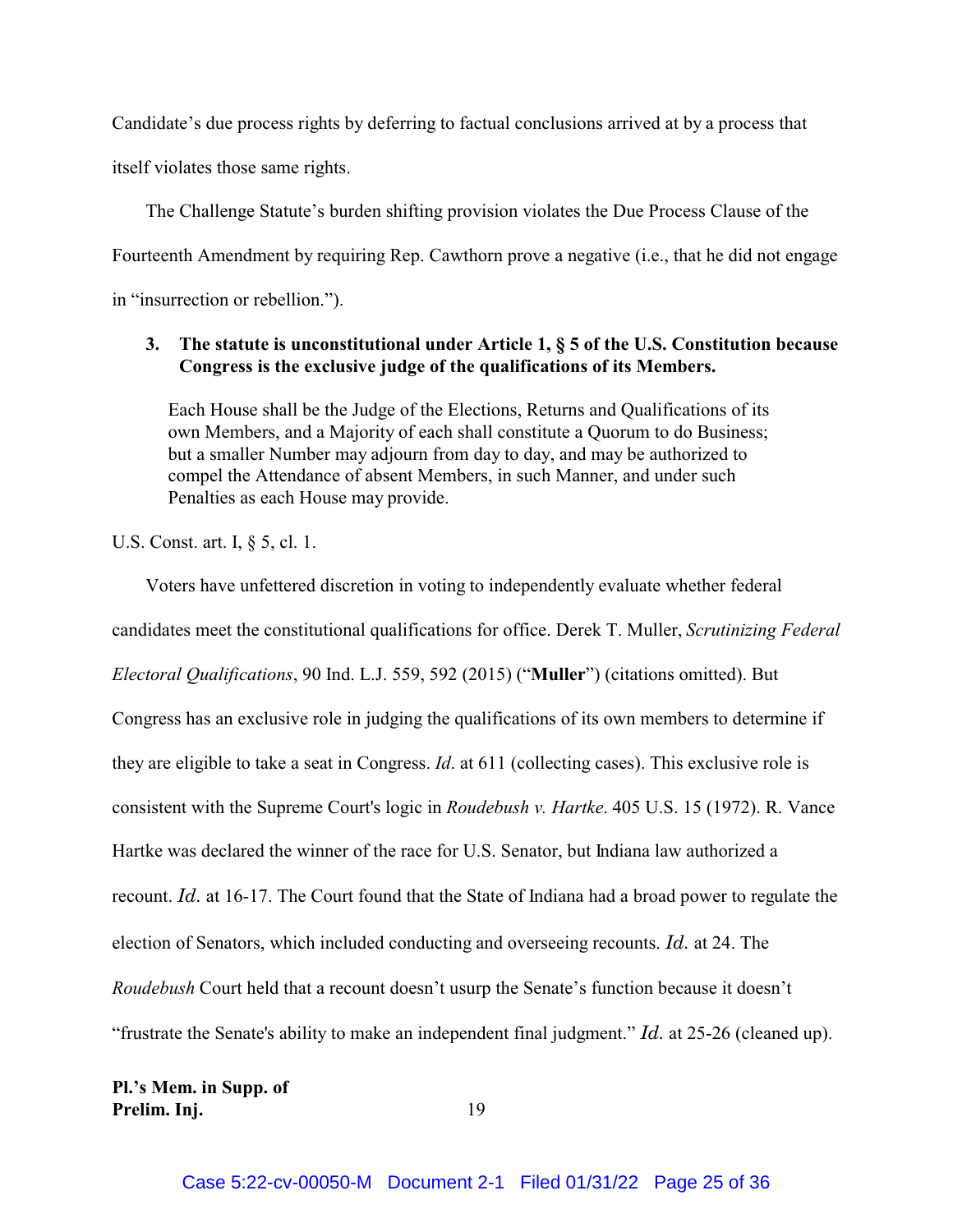Because the Senate was still free to accept or reject the apparent winner in either count, and to conduct its own recount, if it chose, the state recount did not violate the Article 1,  $\S$  5 of the Constitution. *Id.* Two cases, one prior to *Roudebush* and one subsequent to it, also support the principle at issue. In the first, an allegedly unqualified individual was excluded from the ballot, and the Supreme Court of New Mexico found that whether the candidate was a "sojourner" or an "inhabitant" of New Mexico, was not for the State to decide, but rather, was a matter for Congress. *State ex rel. Chavez v. Evans*, 446 P.2d 445, 448 (N.M. 1968). In the other, the individual was included, but the court erred on the side of allowing the candidate to appear on the ballot and of deferring to Congress. *Cox v. McCrery*, No. Civ.A.06-2191, 2007 WL 97142, at \*1 (W.D. La. Jan. 5, 2007).

Thus, the power delineated to states is narrow—states cannot interfere with Congress's ability to make an independent judgment, and states can only engage in a ministerial manner, not an adjudicative manner. Kristen R. Lisk, Note, *The Resolution of Contested Elections in the U.S. House of Representatives: Why State Courts Should Not Help with the House Work*, 83 N.Y.U. L. Rev. 1213, 1223 (2008). "If a state refuses to put a candidate on the ballot because it believes the candidate for a house of Congress is not qualified, that state is effectively usurping the function of Congress" by making its own independent evaluation of the Candidate's qualifications. Muller, 90 Ind. L.J. at 594–95.

Here, the Challenge Statute permits the State of North Carolina to make its own independent evaluation of whether a Candidate is constitutionally qualified to be a Member of the U.S. House of Representatives. N.C.G.S. §§ 163-127.1, 127.2(b). This function reaches far beyond the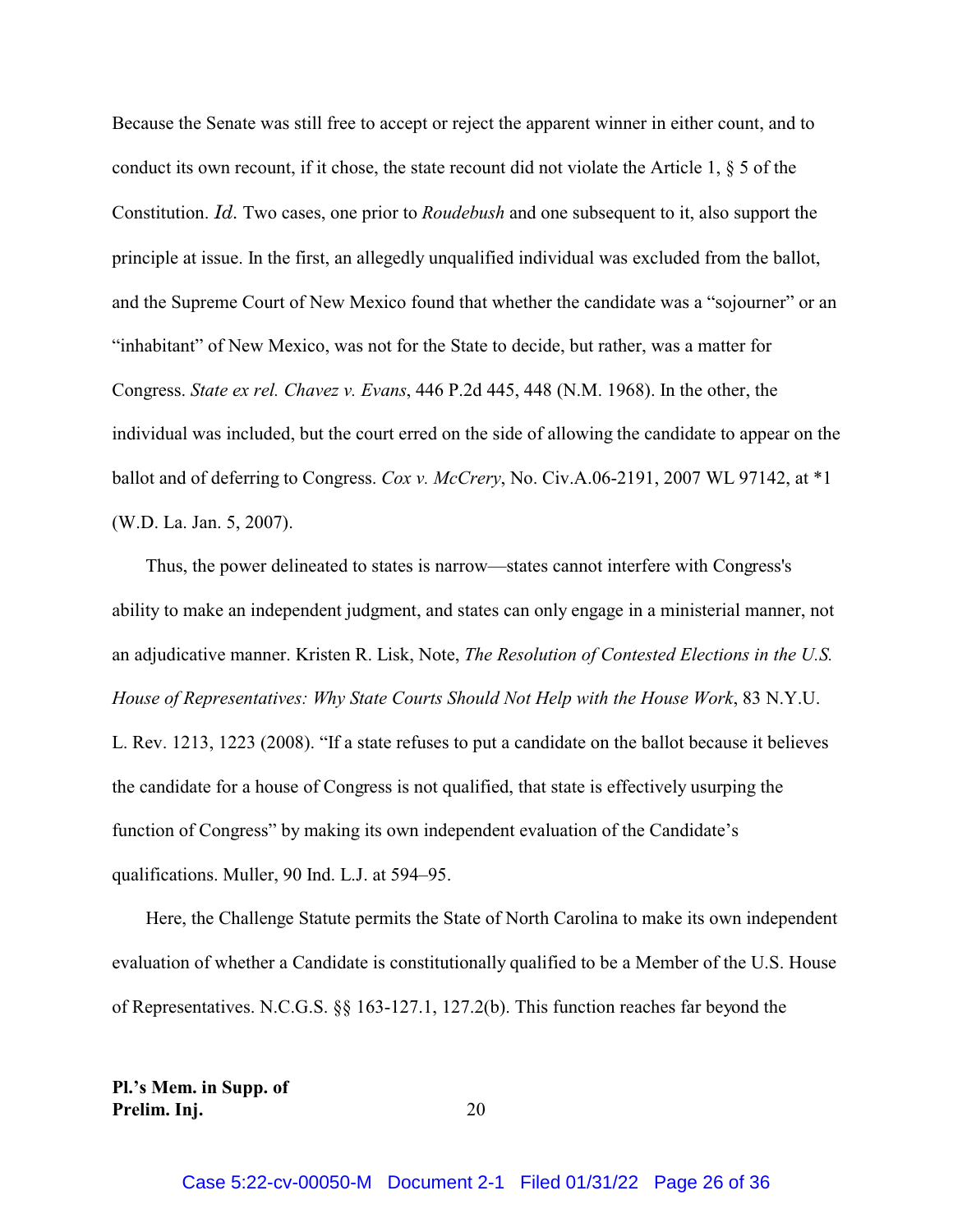State's authority to regulate its elections, conduct counts and recounts of votes, and other

administrative functions allowed by our system of federalism. North Carolina cannot frustrate the

House of Representative's ability to make its independent, final judgment of the qualifications of

a Member. Because the Challenge Statute directly usurps Congress' constitutional

responsibilities, it violates Article 1, § 5 of the U.S. Constitution.

### **4. Application of Section Three of the Fourteenth Amendment to Cawthorn is prohibited by federal law.**

Section Three of the Fourteenth Amendment reads,

No person shall be a Senator or Representative in Congress, or elector of President and Vice President, or hold any office, civil or military, under the United States, or under any State, *who, having previously taken an oath, as a member of Congress*, or as an officer of the United States, or as a member of any State legislature, or as an executive or judicial officer of any State, to support the Constitution of the United States, *shall have engaged* in insurrection or rebellion against the same, or given aid or comfort to the enemies thereof. But Congress may by a vote of two-thirds of each House, remove such disability.

U.S. Const. amend. XIV, § 3 (emphasis added). Of course, Congress does not have the power to "repeal" a constitutional Amendment, but the plain language of the Amendment itself gave Congress the power to remove the disability in Section Three. Removing the disability of being prevented from serving as a Member of Congress is not a "pardon," as a pardon is an "act or an instance of officially nullifying punishment or other legal consequences of a crime." *Pardon*, Black's Law Dictionary (11th ed. 2019). Congress did not repeal this provision of the Constitution; it did not "pardon" any Members from crimes. But Congress did specifically remove the political disability defined in Section Three in a series of acts passed by the requisite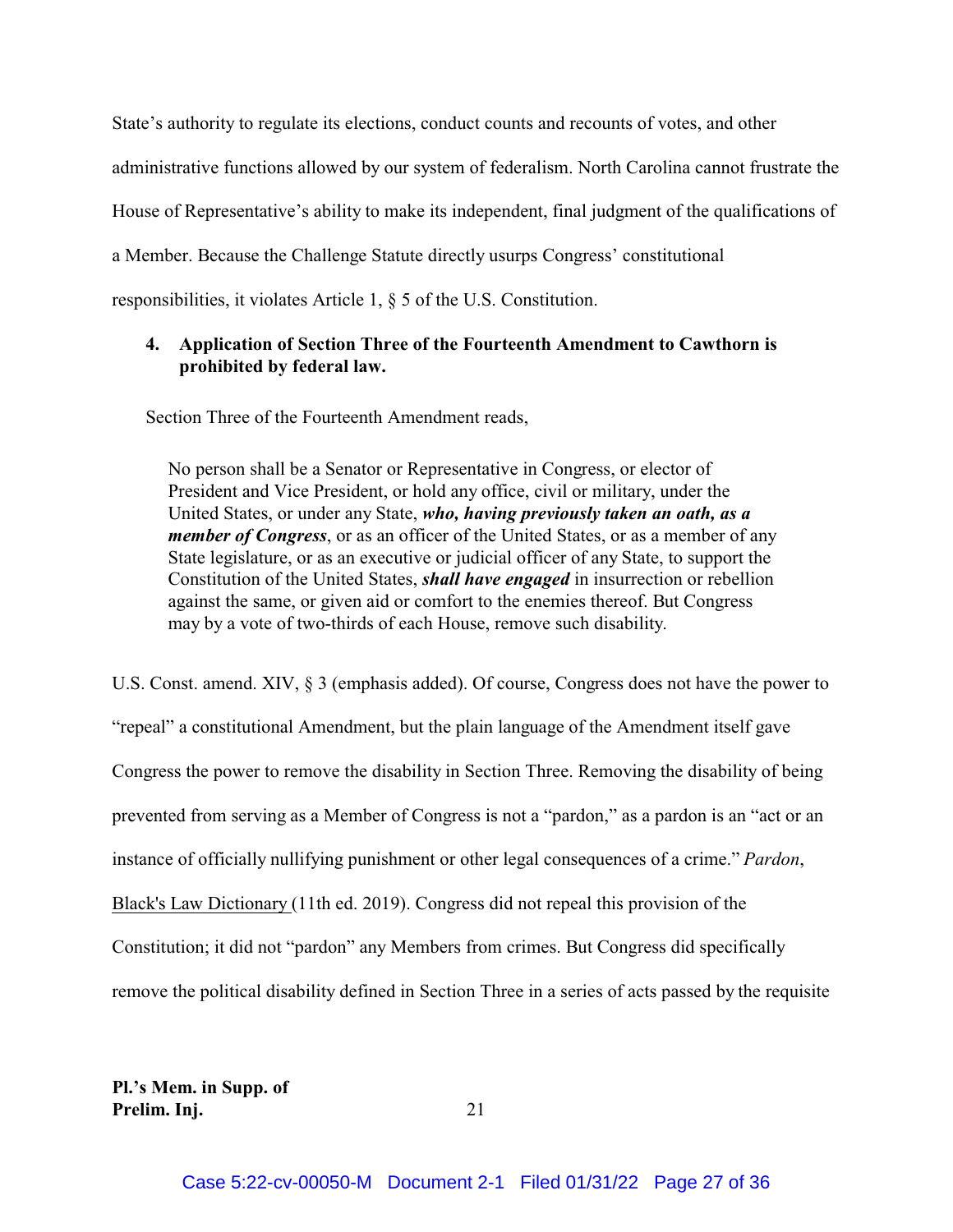two-thirds of both Houses of Congress, some of which apply to Rep. Cawthorn, if he were erroneously determined to have "engaged in insurrection or rebellion" against the United States.

The first is the Amnesty Act of 1872, which reads, "all political disabilities imposed by the third section of the fourteenth amendment to the Constitution of the United States are hereby removed from all persons whomsoever, except Senators and Representatives of the thirty-sixth and thirty-seventh Congresses, officers in the judicial, military, and naval service of the United States, heads of departments, and foreign ministers of the United States." United States Statutes at Large, 42 Cong. Ch. 194, May 22, 1872, 17 Stat. 142 ("**1872 Act**"). By the plain language of this Act, the political disability was removed from any Representative other than those of the two enumerated Congresses. Rep. Cawthorn is a Member of the 117th Session of Congress, so the 1872 Act removed any disability under Section Three from Rep. Cawthorn.

The second is the Amnesty Act of 1898, which reads, "the disability imposed by section three of the Fourteenth Amendment to the Constitution of the United States heretofore incurred is hereby removed." United States Statutes at Large, 55 Cong. Ch. 390, June 7, 1898, 30 Stat. 432 ("**1898 Act**"). The plain language of the 1898 Act removes the disability from any of the listed officeholders, etc. who had previously incurred such a disability (i.e., everyone else whose disability wasn't previously removed under the 1872 Act).

Both Acts were passed following the Civil War. The 1898 Act's use of the word "heretofore" indicates a backwards reach into past events, obviously the Civil War. However, the 1872 Act does not include that same backwards perspective. The results of the differences in perspectives between the Acts can be seen in Congress' application of the 1898 Act.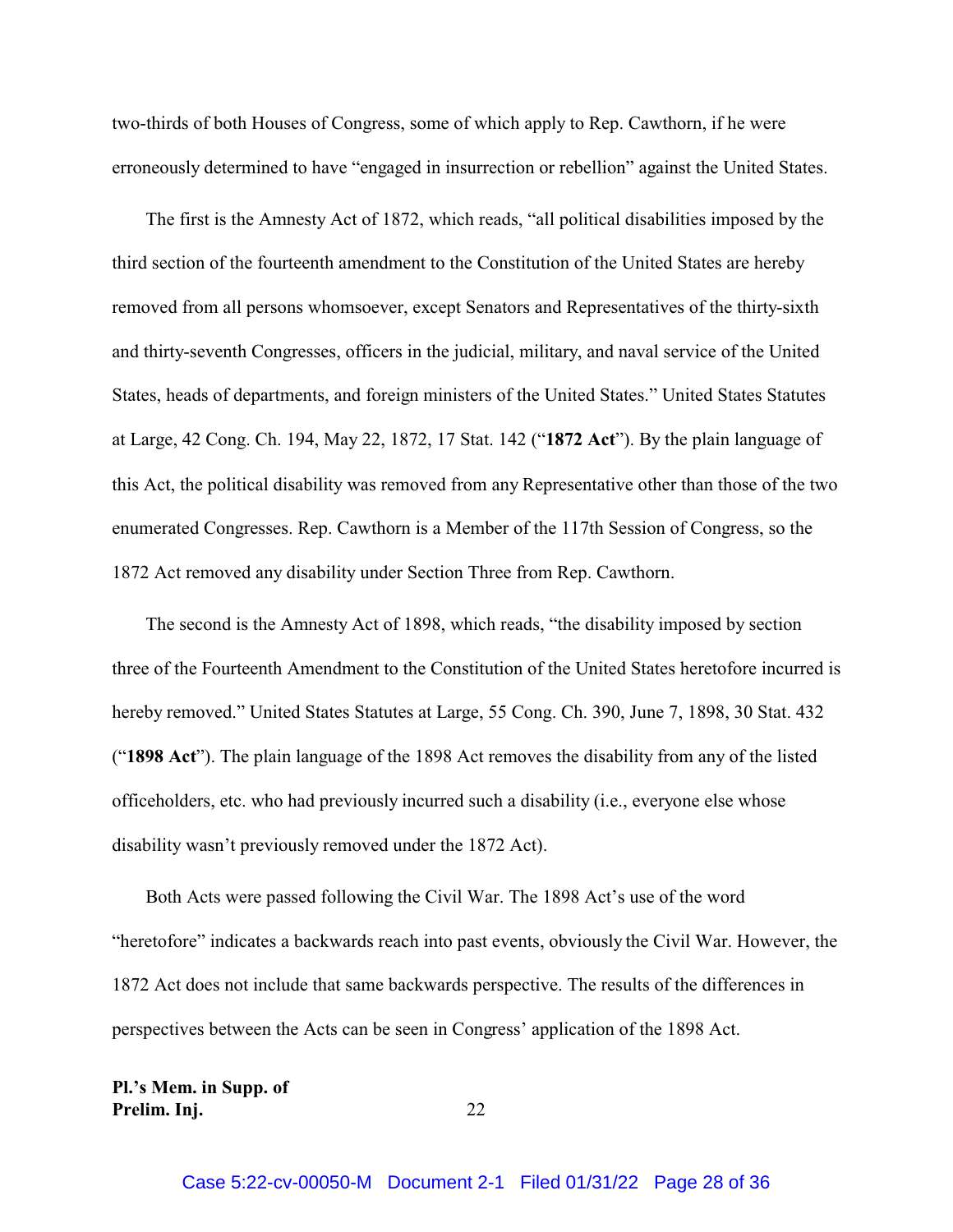In 1936, the House of Representatives refused to seat Victor Berger, a member of the House of Representatives who was excluded from office after criticizing American involvement in World War I. *See* Gerard N. Magliocca, *Amnesty and Section Three of the Fourteenth Amendment*, 36 Const. Comment. 87, 130 (2021). As Magliocca notes, Berger's case is a quirky example that predates modern First Amendment doctrine. *Id.* The House did not even consider the 1872 Act when determining whether Berger could be seated, instead focusing only on the language of the 1898 Act. 6 Clarence Cannon, *Cannon's Precedents of the House of Representatives of the United States* 52-63 (1936). In Berger's case, the House held that the "heretofore" language in the 1898 Act meant the removal of the disabilities could only apply to disabilities incurred previously, but Congress could not remove future disabilities. *Id.* This reasoning ignores the plain language of the 1872 Act and the disability defined in Section Three altogether.

Section Three does not specify Congress only has the power to remove past disabilities, it specifies Congress has the power to remove "such disability." "Such disability" refers to the disability of someone who has previously taken an oath as a member of Congress who "*shall have engaged*" in insurrection from taking office. "Shall have" followed by a past participle forms the future perfect tense and shows an action will occur before another action in the future.<sup>3</sup> The grammatical reading of Section Three means that Congress had the power to remove "such

<sup>3</sup> Elizabeth O'Brian, *What is future perfect tense?*, GRAMMAR REVOLUTION, (Jan. 28, 2022, 2:08 PM), https://www.english-grammar-revolution.com/future-perfect-tense.html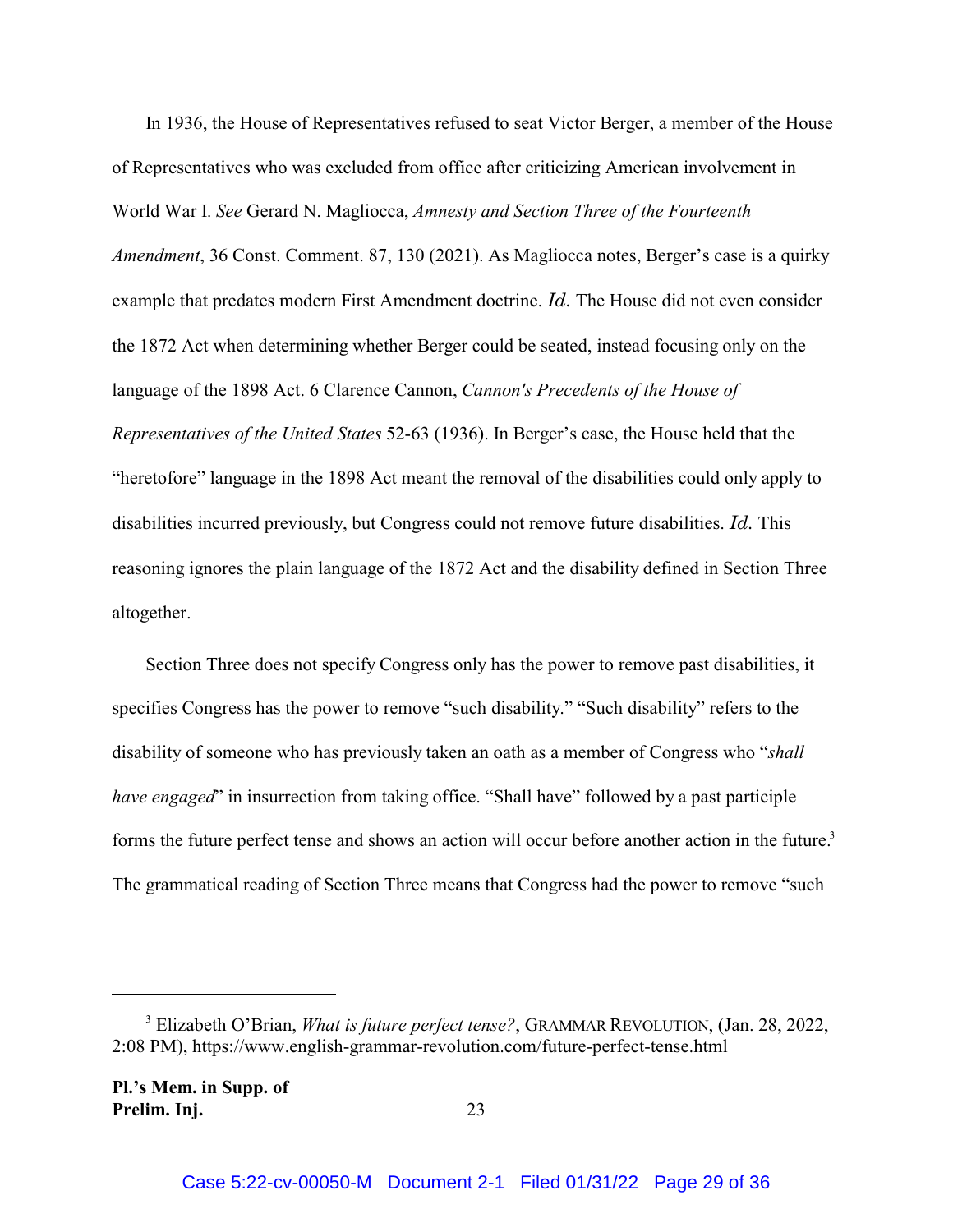disability: for both Members who had incurred the disability and those who had not incurred such disability, but could if they engaged in the applicable prohibitions in the future.

Rep. Cawthorn has not been convicted of any crime, so Section Three or the 1872 Act cannot be viewed as a prospective pardon. Section Three refers entirely to the political, not criminal, consequences of "insurrection." The plain language of the 1872 Act removes this political consequence from any Representative other than those who served during the 36th and 37th Congresses. Rep. Cawthorn is a Member of the 117th Session of Congress, so the 1872 Act removed the ability to apply Section Three to Rep. Cawthorn. Since Section Three does not apply to Rep. Cawthorn (or any Member holding office after the 37th Congress), the application of Section Three to Rep. Cawthorn is prohibited by federal law.

#### **B. Cawthorn will suffer irreparable harm.**

Deprivation of a constitutional right, even for a short period of time, constitutes irreparable harm. *Elrod v. Burns*, 427 U.S. 347, 373 (1976)."When the harm alleged by the plaintiff is the deprivation of a constitutional right, the likelihood of success on the merits is so "inseparably linked" to the proving of an actual harm that the court may proceed directly to consider the merits of the plaintiff's action." *Giovani Carandola, Ltd. v. Bason*, 303 F.3d 507, 511 (4th Cir.2002) (internal quotation marks omitted). As a general rule, "the denial of a constitutional right ... constitutes irreparable harm for purposes of equitable jurisdiction." *Ross v. Meese*, 818 F.2d 1132, 1135 (4th Cir. 1987).

As analyzed *supra*, the Challenge Statue violates Rep. Cawthorn's First Amendment rights by allowing a Challenge to be based upon a voter's "reasonable suspicion." Part III.A.1. Further,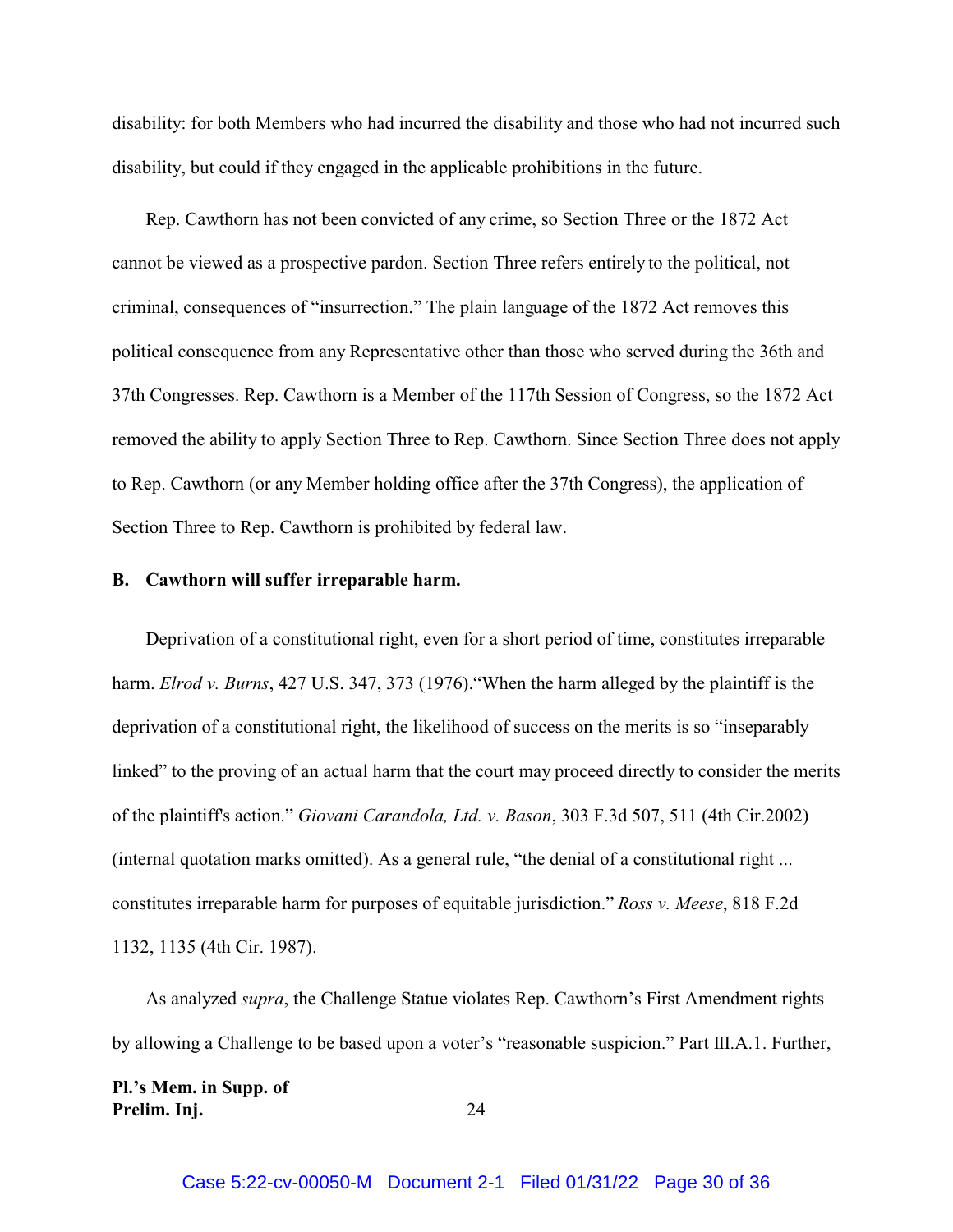the Challenge Statute's requirement that Rep. Cawthorn prove, by a preponderance of the evidence, that he is *not* disqualified, violates his due process rights under the Fourteenth Amendment. Part III.A.2. The Challenge Statute is also unconstitutional under Article 1, § 5 of the U.S. Constitution because Congress is the exclusive judge of the qualifications of its Members. Part III.A.3. Finally, application of Section Three of the Fourteenth Amendment to Rep. Cawthorn is prohibited by federal law. Part III.A.4.

Because the Challenge Statute violates such fundamental constitutional and legal rights, and Rep. Cawthorn is subject to the Challenge Statute, he suffers irreparable harm

### **C. The balance of hardships favors Cawthorn.**

The likelihood of success on the merits is the first and primary factor to analyze when considering a motion for preliminary injunction on constitutional claims. *Giovani Carandola, Ltd.* 303 F.3d at 511. If this Court finds Rep. Cawthorn is likely to succeed on the merits, it will necessarily have found that the Challenge Statute is unconstitutional on the basis of all, or some of, Rep. Cawthorn's claims. Depriving Rep. Cawthorn of his constitutional right to run for political office, or forcing him to defend his right to do so based upon a constitutionally flawed process, would be a monumental hardship.

If enjoined, the NCSBE will suffer no lasting hardship from the inability to enforce an unconstitutional process. Enjoining the NCSBE from enforcing the Challenge Statute will not prevent its ability to administer either the primary or general elections this year. It would still be able to: generally supervise the elections in the State; appoint and advise members of the county boards of elections; investigate and administer other election laws; determine the form and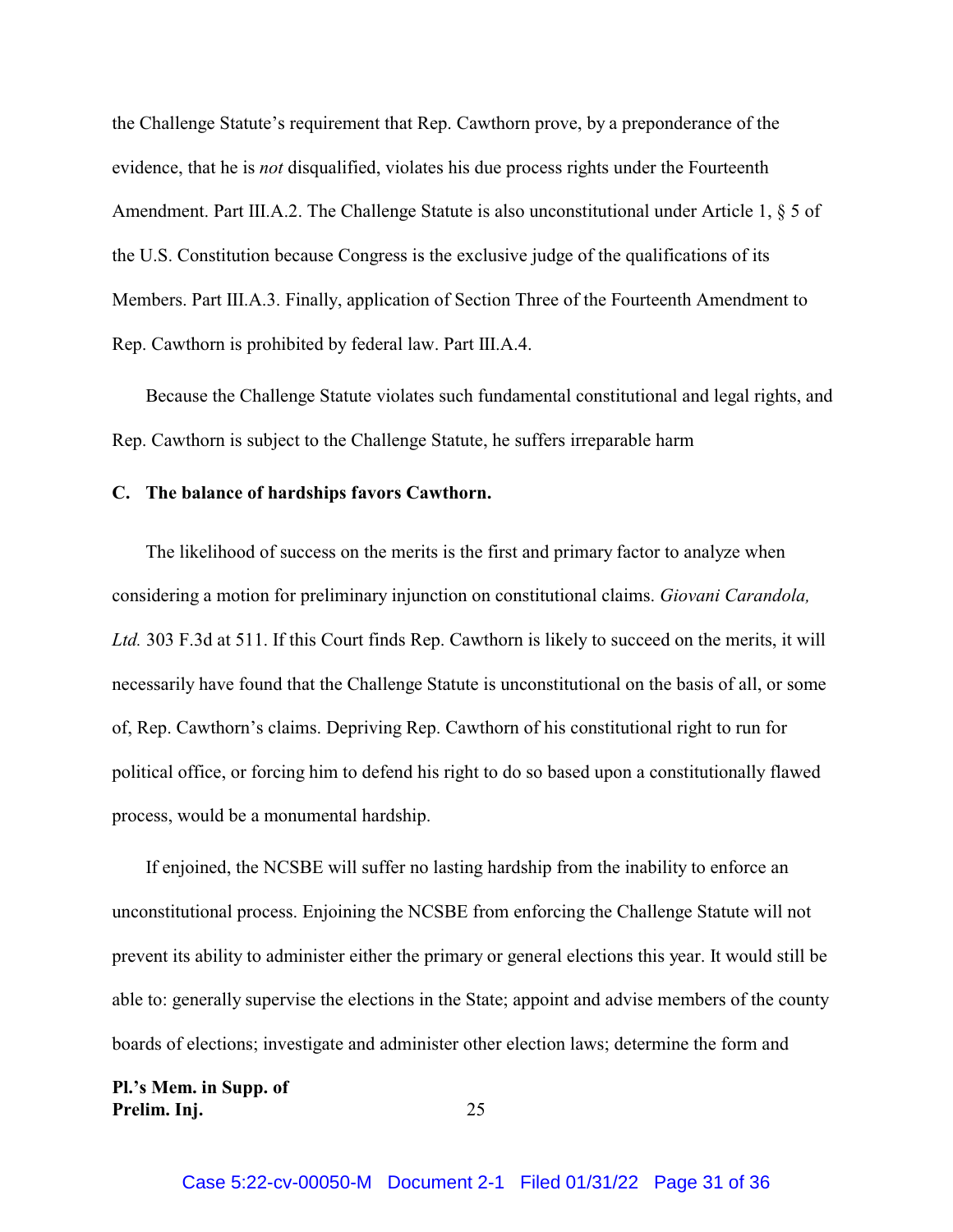content of ballots; and certify to the appropriate county boards of elections the names of candidates for district offices (absent the ability to prevent unconstitutionally challenged candidates from running). *See* N.C.G.S. § 163-22.

#### **D. Public interest favors injunction.**

Upholding constitutional rights serves the public interest. *Newsom ex rel. Newsom v. Albemarle Cty. Sch. Bd.*, 354 F.3d 249, 261 (4th Cir. 2003). In contrast, the public interest is harmed when unconstitutional statutes are enforced and used against those seeking to lawfully exercise their constitutional rights.

But most importantly, the public interest is served in choosing the People's representatives by democratic processes, not by state bureaucrats, which Challengers propose here. The undemocratic scheme contained in the North Carolina Challenge provisions supplants voters for state bureaucrats who will determine who can represent the People. This is fundamentally anti-democratic and contrary to the public interest.

### **Conclusion**

The fundamental right of an individual to run for political office; to not be subject to an unjustified investigation; to not be required to "prove" his innocence; the proper role of Congress and the States in determining the qualifications of a Member of Congress; and, ultimately, whether state bureaucrats or voters will determine who is elected to Congress are at stake in this litigation.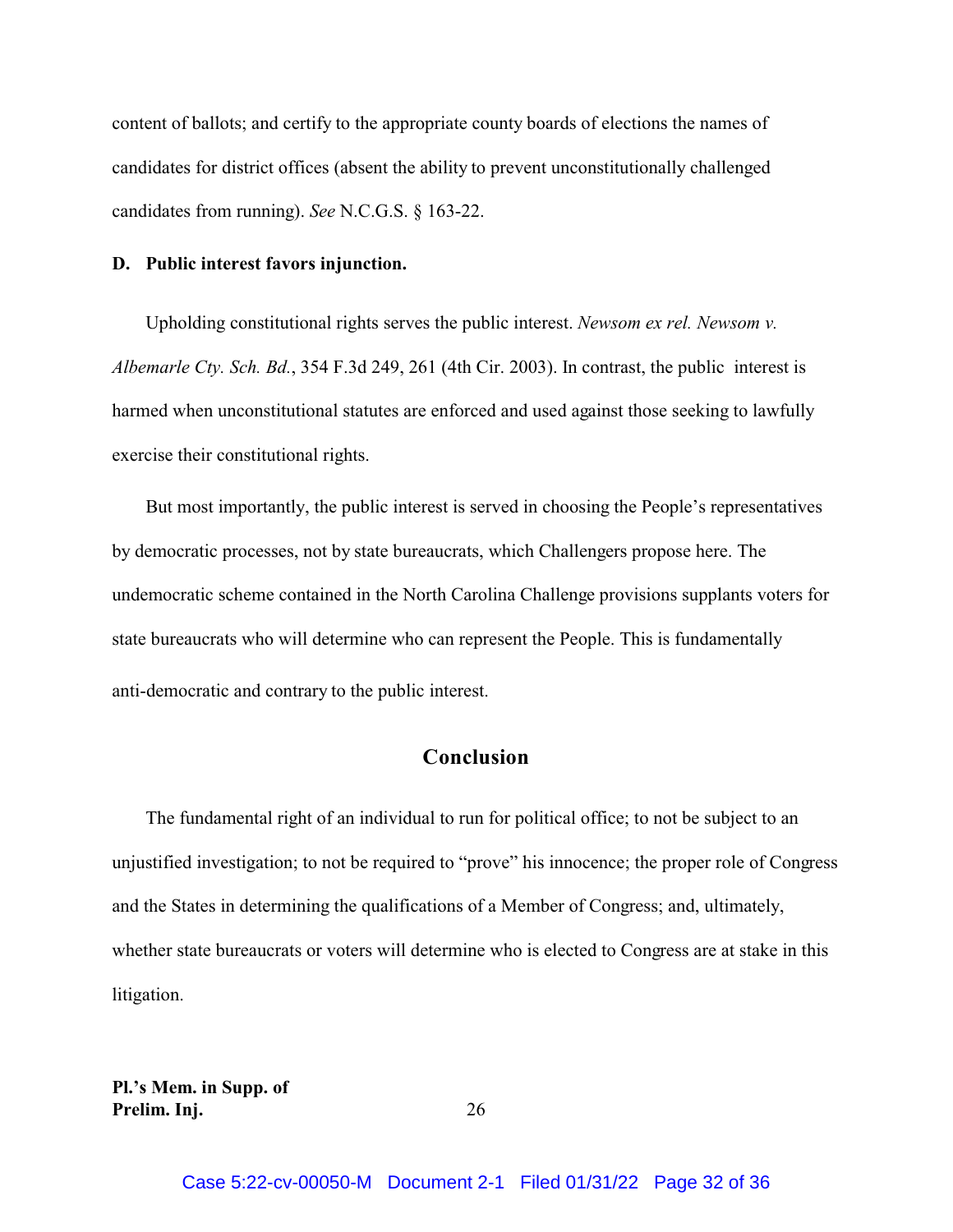Rep. Cawthorn has standing in this litigation as he has suffered an injury in fact which is traceable to the NCSBE's enforcement of the Challenge Statute, and his injury is redressable by an injunction of the same. The *Younger* abstention doctrine does not apply hear because the state administrative procedure has been stayed, the NCSBE cannot hear constitutional challenges to its own statute, as mounted here, and all other factors weigh in favor of resolution of the issues raised by this Court.

The Challenge Statute's provision allows a Challenge to Rep. Cawthorn's "qualifications" to be a Candidate for Congress based upon only a "reasonable suspicion." This provision violates Rep. Cawthorn's First Amendment rights in the same way a peaceful protestor's rights would be violated if arrested based upon a reasonable suspicion.

The Challenge Statute's burden shifting provision violates the Due Process Clause of the Fourteenth Amendment by requiring Rep. Cawthorn prove a negative (i.e., that he did not engage in an "insurrection or rebellion").

The power in the Challenge Statute reaches far beyond the State's authority to regulate its elections, conduct counts and recounts of votes, and other administrative functions allowed by our system of federalism. North Carolina cannot invade or frustrate the House of Representative's exclusive power to make its independent, final judgment of the qualifications of a Member. Because the Challenge Statute directly usurps Congress' constitutional responsibilities, it violates Article 1, § 5 of the U.S. Constitution.

Finally, Congress used its constitutionally specified authority to remove the political disability found in Section Three of the Fourteenth Amendment from any Representative other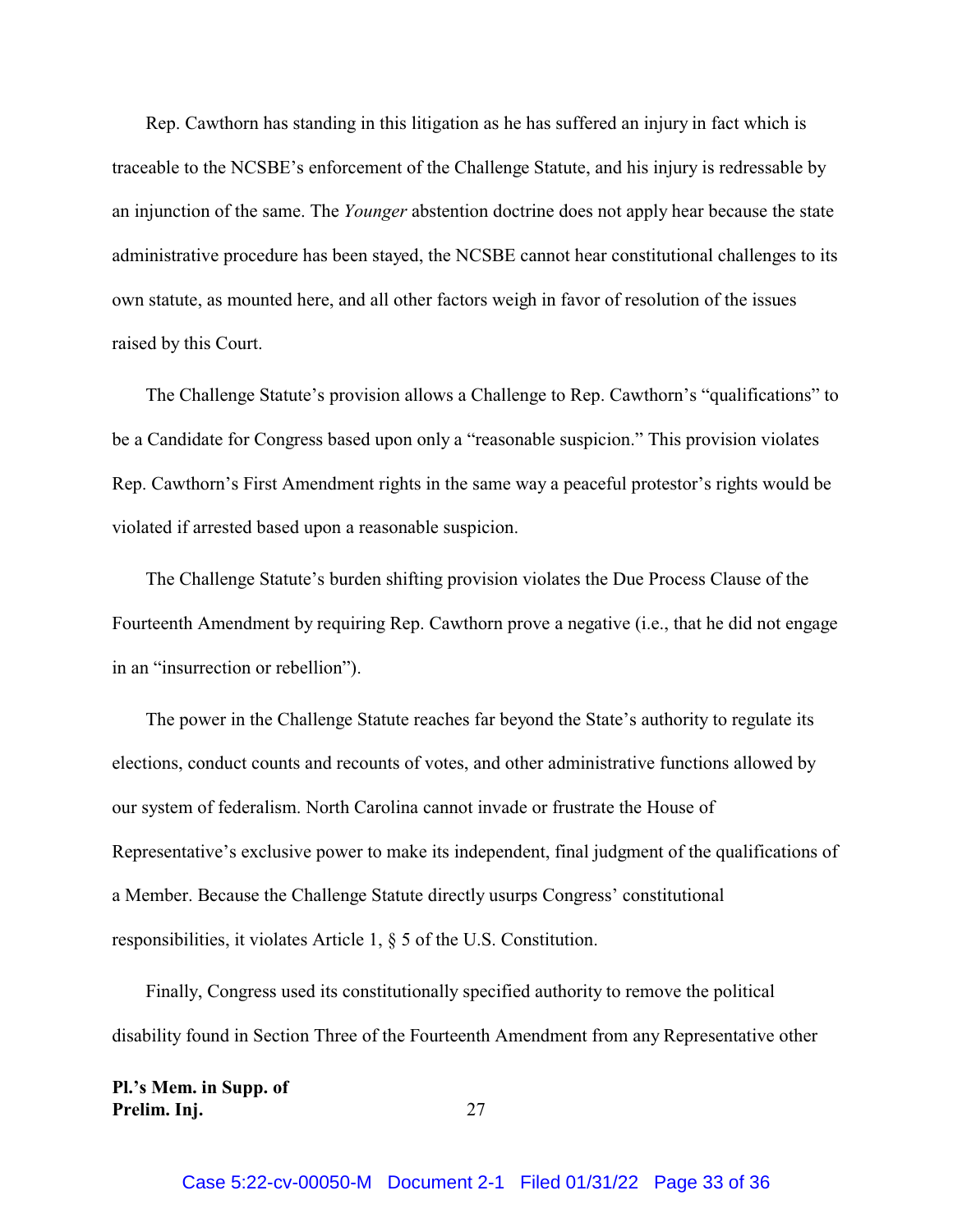than those who served during the 36th and 37th Congresses. Rep. Cawthorn is a Member of the 117th Session of Congress, so the 1872 Act removed the ability to apply Section Three to Rep. Cawthorn. Since Section Three does not apply to Rep. Cawthorn (or any Member holding office after the 37th Congress), the application of Section Three to Rep. Cawthorn is prohibited by federal law.

Because Rep. Cawthorn is likely to succeed on the merits of his constitutional and legal claims; he would be irreparably harmed by the unconstitutional and unlawful enforcement of the Challenge Statute; the balance of harms favors Rep. Cawthorn; and the public interest is served by enjoining unconstitutional statutes, this Court should enjoin the NCSBE's ability to enforce the Challenge Statute.

Dated: January 31, 2022

Respectfully Submitted,

/s/ Josh Howard Gammon, Howard & Zeszotarski, PLLC The Water Tower Building 115 ½ West Morgan Street Raleigh, NC 27601 jhoward@ghz-law.com Phone: (919) 521-5878 Fax: (919) 882-1898 State Bar No. 26902 *Local Civil Rule 83.1(d) Counsel for Plaintiff*

/s/ James Bopp, Jr. James Bopp, Jr., Ind. Bar No. 2838-84\* Melena S. Siebert, Ind. Bar No. 35061-15\* THE BOPP LAW FIRM 1 South 6th Street Terre Haute, Indiana 47807 Telephone: (812) 232-2434 Facsimile: (812) 235-3685 jboppjr@aol.com msiebert@bopplaw.com *Attorneys for Plaintiff* \*Special Appearance Pending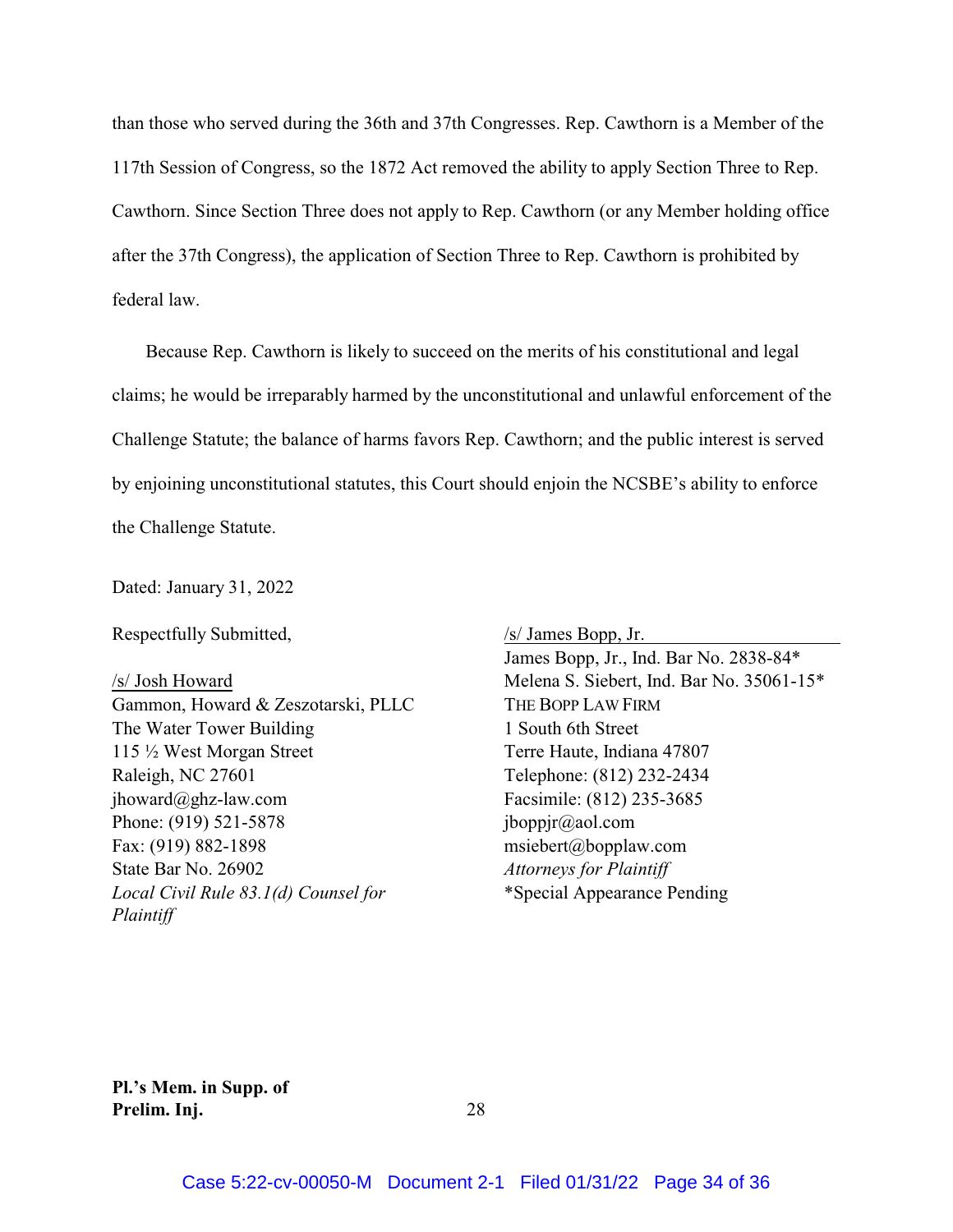## **Certificate of Compliance with Type-Volume Limit**

I hereby certify that this document complies with the word limit of Local Civil Rule  $(f)(2)(3)$ because, excluding the parts of the document exempted by Local Civil Rule (f)(1), this document contains 7,749 words and is less than 30 pages. All word counts were generated by the word processing software used.

January 31, 2022 /s/ Josh Howard

Josh Howard *Counsel for Plaintiff*